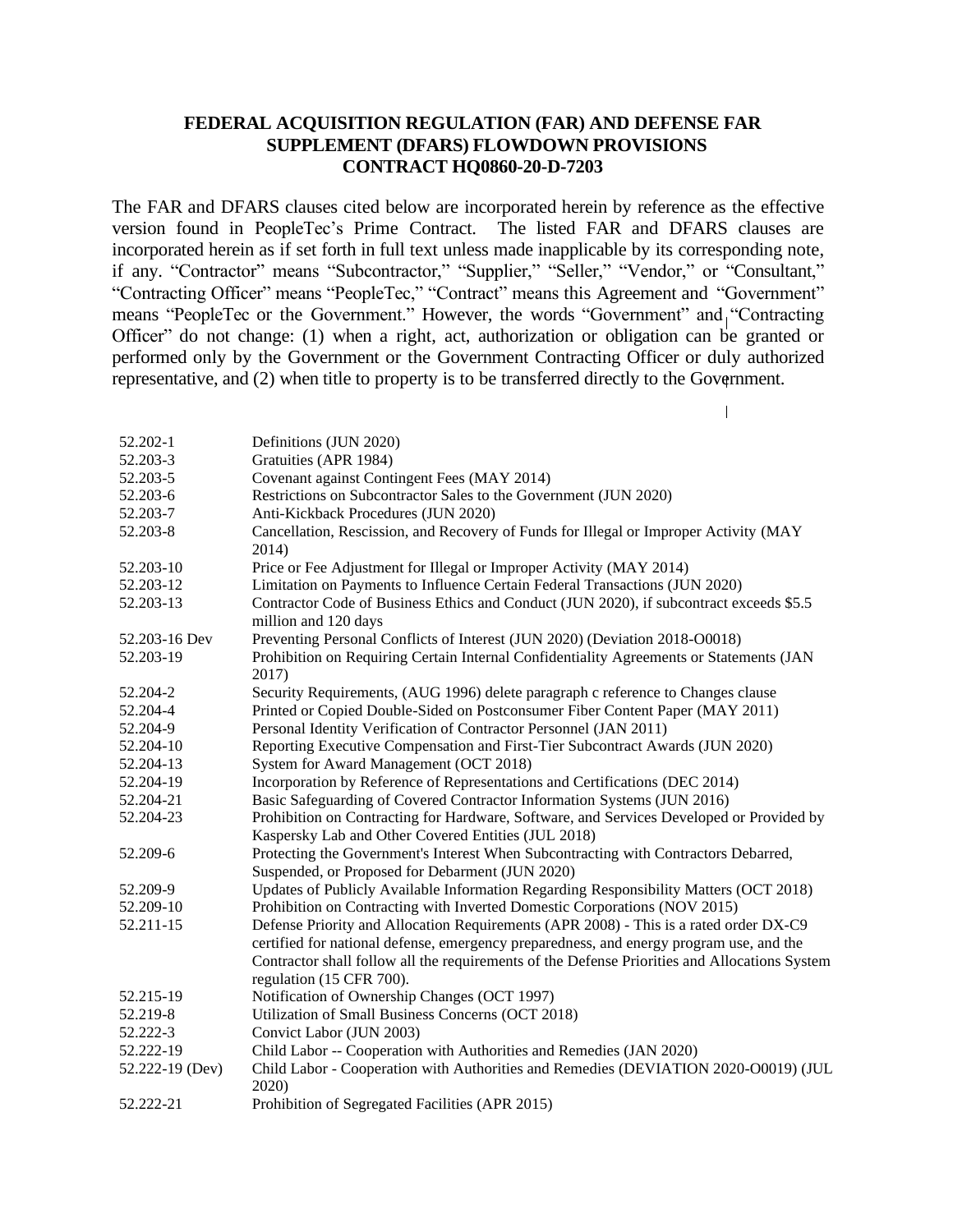| 52.222-26    | Equal Opportunity (SEP 2016)                                                                                     |  |  |  |
|--------------|------------------------------------------------------------------------------------------------------------------|--|--|--|
| 52.222-35    | Equal Opportunity for Veterans (JUN 2020)                                                                        |  |  |  |
| 52.222-36    | Equal Opportunity for Workers with Disabilities (JUN 2020)                                                       |  |  |  |
| 52.222-37    | Employment Reports on Veterans (JUN 2020)                                                                        |  |  |  |
| 52.222-40    | Notification of Employee Rights under the National Labor Relations Act (DEC 2010)                                |  |  |  |
| 52.222-50    | Combating Trafficking in Persons (JAN 2019)                                                                      |  |  |  |
| 52.222-54    | Employment Eligibility Verification (OCT 2015)                                                                   |  |  |  |
| 52.223-6     | Drug-Free Workplace (MAY 2001)                                                                                   |  |  |  |
| 52.223-18    | Encouraging Contractor Policies to Ban Text Messaging While Driving (JUN 2020)                                   |  |  |  |
| 52.225-13    | Restrictions on Certain Foreign Purchases (JUN 2008)                                                             |  |  |  |
| 252.203-7000 | Requirements Relating to Compensation of Former DoD Officials (SEP 2011)                                         |  |  |  |
| 252.203-7001 | Prohibition on Persons Convicted of Fraud or Other Defense-Contract-Related Felonies<br>(DEC 2008)               |  |  |  |
| 252.203-7002 | Requirement to Inform Employees of Whistleblower Rights (SEP 2013)                                               |  |  |  |
| 252.203-7003 | Agency Office of the Inspector General (AUG 2019)                                                                |  |  |  |
| 252.203-7004 | Display of Hotline Posters (AUG 2019)                                                                            |  |  |  |
| 252.204-7009 | Limitations on the Use or Disclosure of Third-Party Contractor Reported Cyber Incident<br>Information (OCT 2016) |  |  |  |
| 252.204-7012 | Safeguarding Covered Defense Information and Cyber Incident Reporting (DEC 2019)                                 |  |  |  |
| 252.204-7018 | Prohibition on the Acquisition of Covered Defense Telecommunications Equipment or<br>Services (DEC 2019)         |  |  |  |
| 252.209-7004 | Subcontracting with Firms That Are Owned or Controlled by the Government of a Terrorist<br>Country (MAY 2019)    |  |  |  |
| 252.247-7023 | Transportation of Supplies by Sea (APR 2014)                                                                     |  |  |  |

# **CLAUSES INCORPORATED BY FULLTEXT**

In the application of the subcontract clauses, references to the "Contracting Officer" shall be interpreted to mean the "PeopleTec Subcontract Administrator." "Government" shall mean "Contractor." The term "Contractor" shall mean "Subcontractor." The term "Contract" shall mean "Subcontract." Exceptions to these definitions are where the specific application has clear legal reference to the "US Government" or to the Government agency's "Contracting Officer." Any questions concerning interpretation should be referred to the PeopleTec Subcontract Administrator.

## 52.204-24 REPRESENTATION REGARDING CERTAIN TELECOMMUNICATIONS AND VIDEO SURVEILLANCE SERVICES OR EQUIPMENT (AUG 2020)

The Offeror shall not complete the representation at paragraph  $(d)(1)$  of this provision if the Offeror has represented that it "does not provide covered telecommunications equipment or services as a part of its offered products or services to the Government in the performance of any contract, subcontract, or other contractual instrument" in the provision at 52.204-26, Covered Telecommunications Equipment or Services--Representation, or in paragraph (v) of the provision at 52.212-3, Offeror Representations and Certifications-Commercial Items.

(a) Definitions. As used in this provision-

Backhaul, covered telecommunications equipment or services, critical technology, interconnection arrangements, reasonable inquiry, roaming, and substantial or essential component have the meanings provided in the clause 52.204-25, Prohibition on Contracting for Certain Telecommunications and Video Surveillance Services or Equipment.

### (b) Prohibition.

(1) Section 889(a)(1)(A) of the John S. McCain National Defense Authorization Act for Fiscal Year 2019 (Pub. L. 115-232) prohibits the head of an executive agency on or after August 13, 2019, from procuring or obtaining, or extending or renewing a contract to procure or obtain, any equipment, system, or service that uses covered telecommunications equipment or services as a substantial or essential component of any system, or as critical technology as part of any system. Nothing in the prohibition shall be construed to--

(i) Prohibit the head of an executive agency from procuring with an entity to provide a service that connects to the facilities of a third-party, such as backhaul, roaming, or interconnection arrangements; or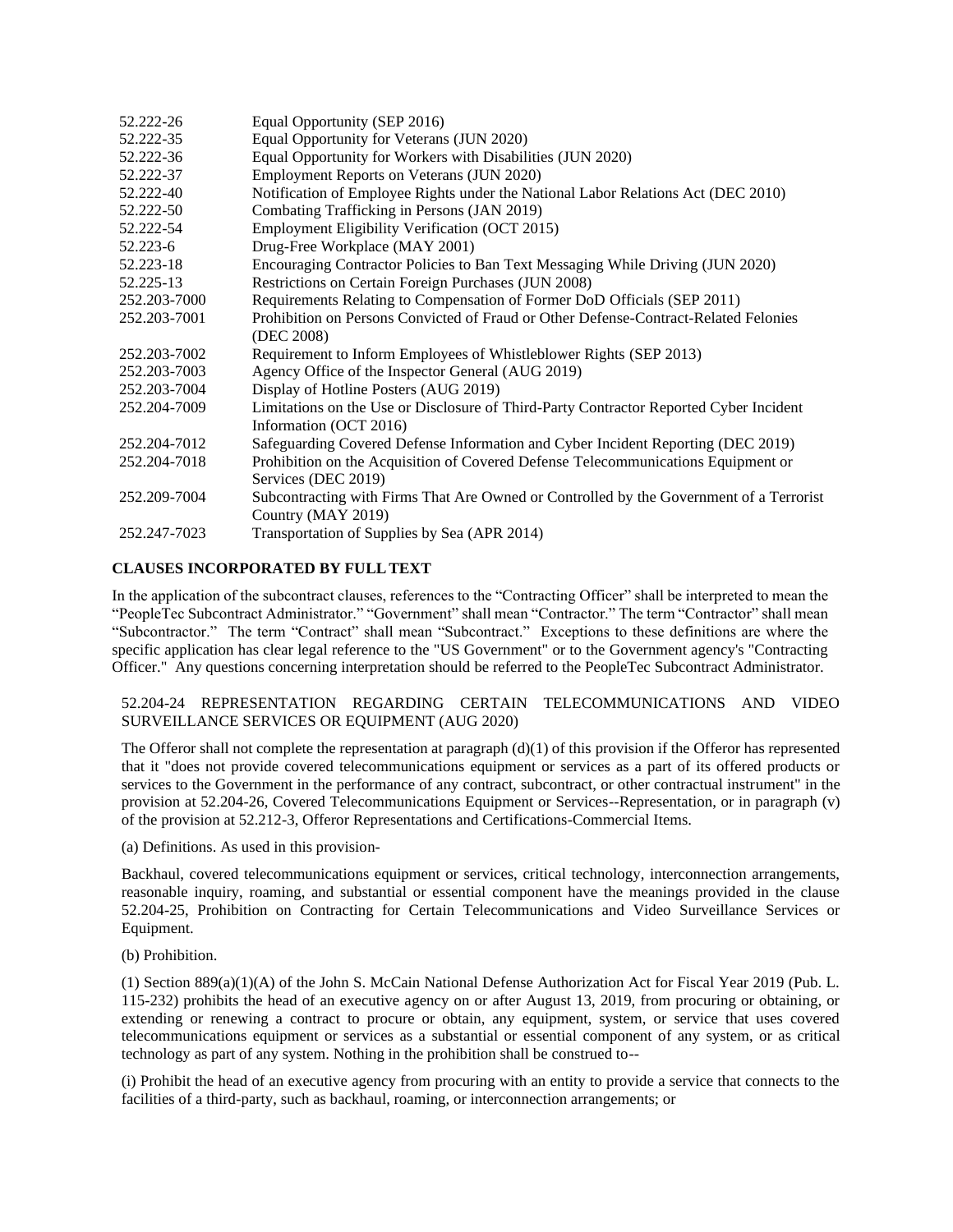(ii) Cover telecommunications equipment that cannot route or redirect user data traffic or cannot permit visibility into any user data or packets that such equipment transmits or otherwise handles.

(2) Section 889(a)(1)(B) of the John S. McCain National Defense Authorization Act for Fiscal Year 2019 (Pub. L. 115-232) prohibits the head of an executive agency on or after August 13, 2020, from entering into a contract or extending or renewing a contract with an entity that uses any equipment, system, or service that uses covered telecommunications equipment or services as a substantial or essential component of any system, or as critical technology as part of any system. This prohibition applies to the use of covered telecommunications equipment or services, regardless of whether that use is in performance of work under a Federal contract. Nothing in the prohibition shall be construed to--

(i) Prohibit the head of an executive agency from procuring with an entity to provide a service that connects to the facilities of a third-party, such as backhaul, roaming, or interconnection arrangements; or

(ii) Cover telecommunications equipment that cannot route or redirect user data traffic or cannot permit visibility into any user data or packets that such equipment transmits or otherwise handles.

(c) Procedures. The Offeror shall review the list of excluded parties in the System for Award Management (SAM) (https://www.sam.gov) for entities excluded from receiving federal awards for "covered telecommunications equipment or services."

(d) Representations. The Offeror represents that--

(1) It  $\Box$  will,  $\boxtimes$  will not provide covered telecommunications equipment or services to the Government in the performance of any contract, subcontract or other contractual instrument resulting from this solicitation. The Offeror shall provide the additional disclosure information required at paragraph  $(e)(1)$  of this section if the Offeror responds "will" in paragraph (d)(1) of this section; and

(2) After conducting a reasonable inquiry, for purposes of this representation, the Offeror represents that--

It  $\Box$  does,  $\boxtimes$  does not use covered telecommunications equipment or services, or use any equipment, system, or service that uses covered telecommunications equipment or services. The Offeror shall provide the additional disclosure information required at paragraph (e)(2) of this section if the Offeror responds "does" in paragraph (d)(2) of this section.

(e) Disclosures.

(1) Disclosure for the representation in paragraph  $(d)(1)$  of this provision. If the Offeror has responded "will" in the representation in paragraph  $(d)(1)$  of this provision, the Offeror shall provide the following information as part of the offer:

(A) The entity that produced the covered telecommunications equipment (include entity name, unique entity identifier, CAGE code, and whether the entity was the original equipment manufacturer (OEM) or a distributor, if known);

(B) A description of all covered telecommunications equipment offered (include brand; model number, such as OEM number, manufacturer part number, or wholesaler number; and item description, as applicable); and

(C) Explanation of the proposed use of covered telecommunications equipment and any factors relevant to determining if such use would be permissible under the prohibition in paragraph (b)(1) of this provision.

(ii) For covered services--

(A) If the service is related to item maintenance: A description of all covered telecommunications services offered (include on the item being maintained: Brand; model number, such as OEM number, manufacturer part number, or wholesaler number; and item description, as applicable); or

(B) If not associated with maintenance, the Product Service Code (PSC) of the service being provided; and explanation of the proposed use of covered telecommunications services and any factors relevant to determining if such use would be permissible under the prohibition in paragraph (b)(1) of this provision.

(2) Disclosure for the representation in paragraph (d)(2) of this provision. If the Offeror has responded "does" in the representation in paragraph (d)(2) of this provision, the Offeror shall provide the following information as part of the offer: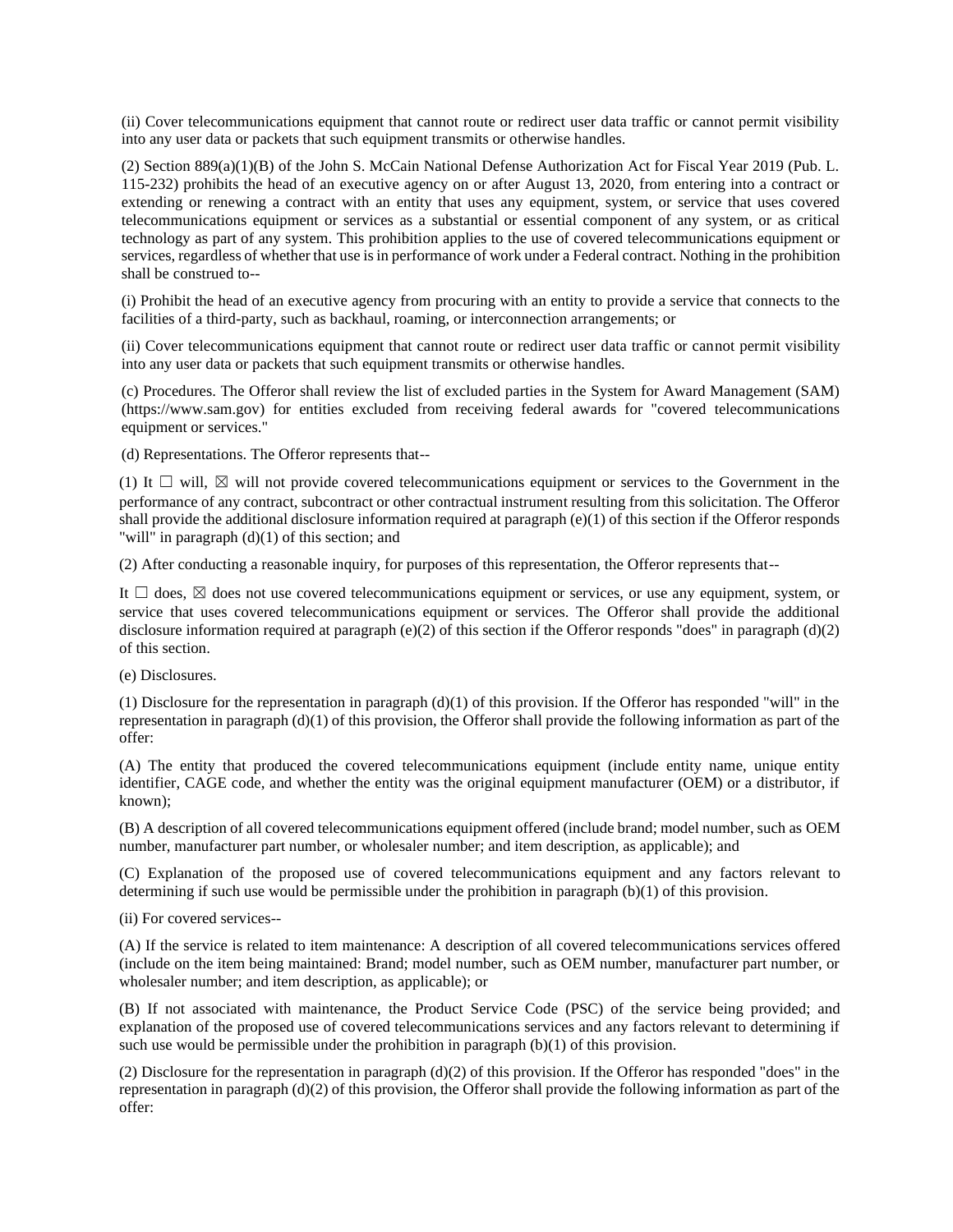(i) For covered equipment--

(A) The entity that produced the covered telecommunications equipment (include entity name, unique entity identifier, CAGE code, and whether the entity was the OEM or a distributor, if known);

(B) A description of all covered telecommunications equipment offered (include brand; model number, such as OEM number, manufacturer part number, or wholesaler number; and item description, as applicable); and

(C) Explanation of the proposed use of covered telecommunications equipment and any factors relevant to determining if such use would be permissible under the prohibition in paragraph (b)(2) of this provision.

(ii) For covered services--

(A) If the service is related to item maintenance: A description of all covered telecommunications services offered (include on the item being maintained: Brand; model number, such as OEM number, manufacturer part number, or wholesaler number; and item description, as applicable); or

(B) If not associated with maintenance, the PSC of the service being provided; and explanation of the proposed use of covered telecommunications services and any factors relevant to determining if such use would be permissible under the prohibition in paragraph (b)(2) of this provision.

### (End of provision)

# 52.204-25 PROHIBITION ON CONTRACTING FOR CERTAIN TELECOMMUNICATIONS AND VIDEO SURVEILLANCE SERVICES OR EQUIPMENT (AUG 2020)

(a) Definitions. As used in this clause--

Backhaul means intermediate links between the core network, or backbone network, and the small subnetworks at the edge of the network (e.g., connecting cell phones/towers to the core telephone network). Backhaul can be wireless (e.g., microwave) or wired (e.g., fiber optic, coaxial cable, Ethernet).

Covered foreign country means The People's Republic of China.

Covered telecommunications equipment or services means--

(1) Telecommunications equipment produced by Huawei Technologies Company or ZTE Corporation (or any subsidiary or affiliate of such entities);

(2) For the purpose of public safety, security of Government facilities, physical security surveillance of critical infrastructure, and other national security purposes, video surveillance and telecommunications equipment produced by Hytera Communications Corporation, Hangzhou Hikvision Digital Technology Company, or Dahua Technology Company (or any subsidiary or affiliate of such entities);

(3) Telecommunications or video surveillance services provided by such entities or using such equipment; or

(4) Telecommunications or video surveillance equipment or services produced or provided by an entity that the Secretary of Defense, in consultation with the Director of National Intelligence or the Director of the Federal Bureau of Investigation, reasonably believes to be an entity owned or controlled by, or otherwise connected to, the government of a covered foreign country.

Critical technology means--

(1) Defense articles or defense services included on the United States Munitions List set forth in the International Traffic in Arms Regulations under subchapter M of chapter I of title 22, Code of Federal Regulations;

(2) Items included on the Commerce Control List set forth in Supplement No. 1 to part 774 of the Export Administration Regulations under subchapter C of chapter VII of title 15, Code of Federal Regulations, and controlled-

(i) Pursuant to multilateral regimes, including for reasons relating to national security, chemical and biological weapons proliferation, nuclear nonproliferation, or missile technology; or

(ii) For reasons relating to regional stability or surreptitious listening;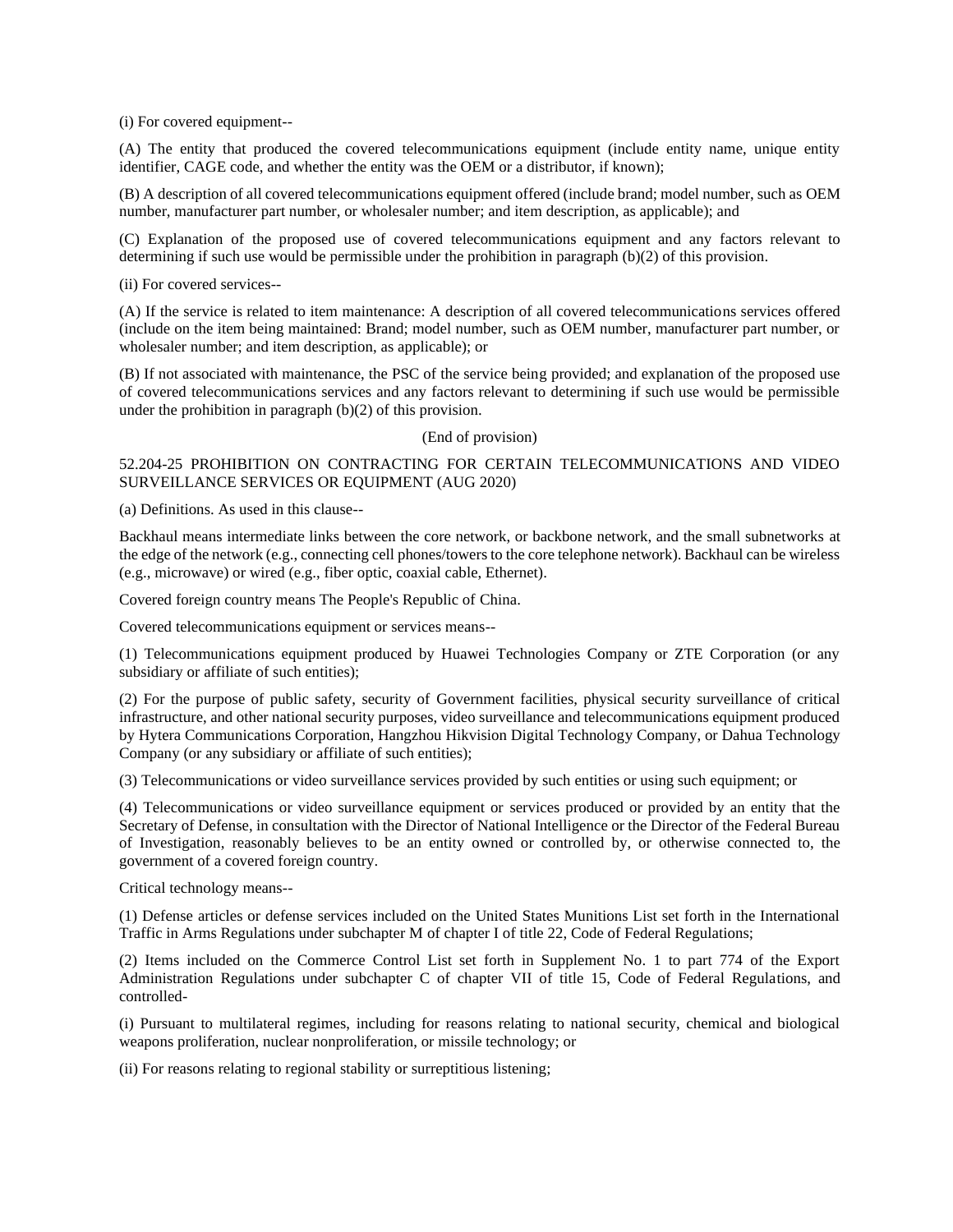(3) Specially designed and prepared nuclear equipment, parts and components, materials, software, and technology covered by part 810 of title 10, Code of Federal Regulations (relating to assistance to foreign atomic energy activities);

(4) Nuclear facilities, equipment, and material covered by part 110 of title 10, Code of Federal Regulations (relating to export and import of nuclear equipment and material);

(5) Select agents and toxins covered by part 331 of title 7, Code of Federal Regulations, part 121 of title 9 of such Code, or part 73 of title 42 of such Code; or

(6) Emerging and foundational technologies controlled pursuant to section 1758 of the Export Control Reform Act of 2018 (50 U.S.C. 4817).

Interconnection arrangements means arrangements governing the physical connection of two or more networks to allow the use of another's network to hand off traffic where it is ultimately delivered (e.g., connection of a customer of telephone provider A to a customer of telephone company B) or sharing data and other information resources.

Reasonable inquiry means an inquiry designed to uncover any information in the entity's possession about the identity of the producer or provider of covered telecommunications equipment or services used by the entity that excludes the need to include an internal or third-party audit.

Roaming means cellular communications services (e.g., voice, video, data) received from a visited network when unable to connect to the facilities of the home network either because signal coverage is too weak or because traffic is too high.

Substantial or essential component means any component necessary for the proper function or performance of a piece of equipment, system, or service.

(b) Prohibition.

(1) Section 889(a)(1)(A) of the John S. McCain National Defense Authorization Act for Fiscal Year 2019 (Pub. L. 115-232) prohibits the head of an executive agency on or after August 13, 2019, from procuring or obtaining, or extending or renewing a contract to procure or obtain, any equipment, system, or service that uses covered telecommunications equipment or services as a substantial or essential component of any system, or as critical technology as part of any system. The Contractor is prohibited from providing to the Government any equipment, system, or service that uses covered telecommunications equipment or services as a substantial or essential component of any system, or as critical technology as part of any system, unless an exception at paragraph (c) of this clause applies or the covered telecommunication equipment or services are covered by a waiver described in FAR 4.2104.

(2) Section 889(a)(1)(B) of the John S. McCain National Defense Authorization Act for Fiscal Year 2019 (Pub. L. 115-232) prohibits the head of an executive agency on or after August 13, 2020, from entering into a contract, or extending or renewing a contract, with an entity that uses any equipment, system, or service that uses covered telecommunications equipment or services as a substantial or essential component of any system, or as critical technology as part of any system, unless an exception at paragraph (c) of this clause applies or the covered telecommunication equipment or services are covered by a waiver described in FAR 4.2104. This prohibition applies to the use of covered telecommunications equipment or services, regardless of whether that use is in performance of work under a Federal contract.

(c) Exceptions. This clause does not prohibit contractors from providing--

(1) A service that connects to the facilities of a third-party, such as backhaul, roaming, or interconnection

#### arrangements; or

(2) Telecommunications equipment that cannot route or redirect user data traffic or permit visibility into any user data or packets that such equipment transmits or otherwise handles.

### (d) Reporting requirement.

(1) In the event the Contractor identifies covered telecommunications equipment or services used as a substantial or essential component of any system, or as critical technology as part of any system, during contract performance, or the Contractor is notified of such by a subcontractor at any tier or by any other source, the Contractor shall report the information in paragraph (d)(2) of this clause to the Contracting Officer, unless elsewhere in this contract are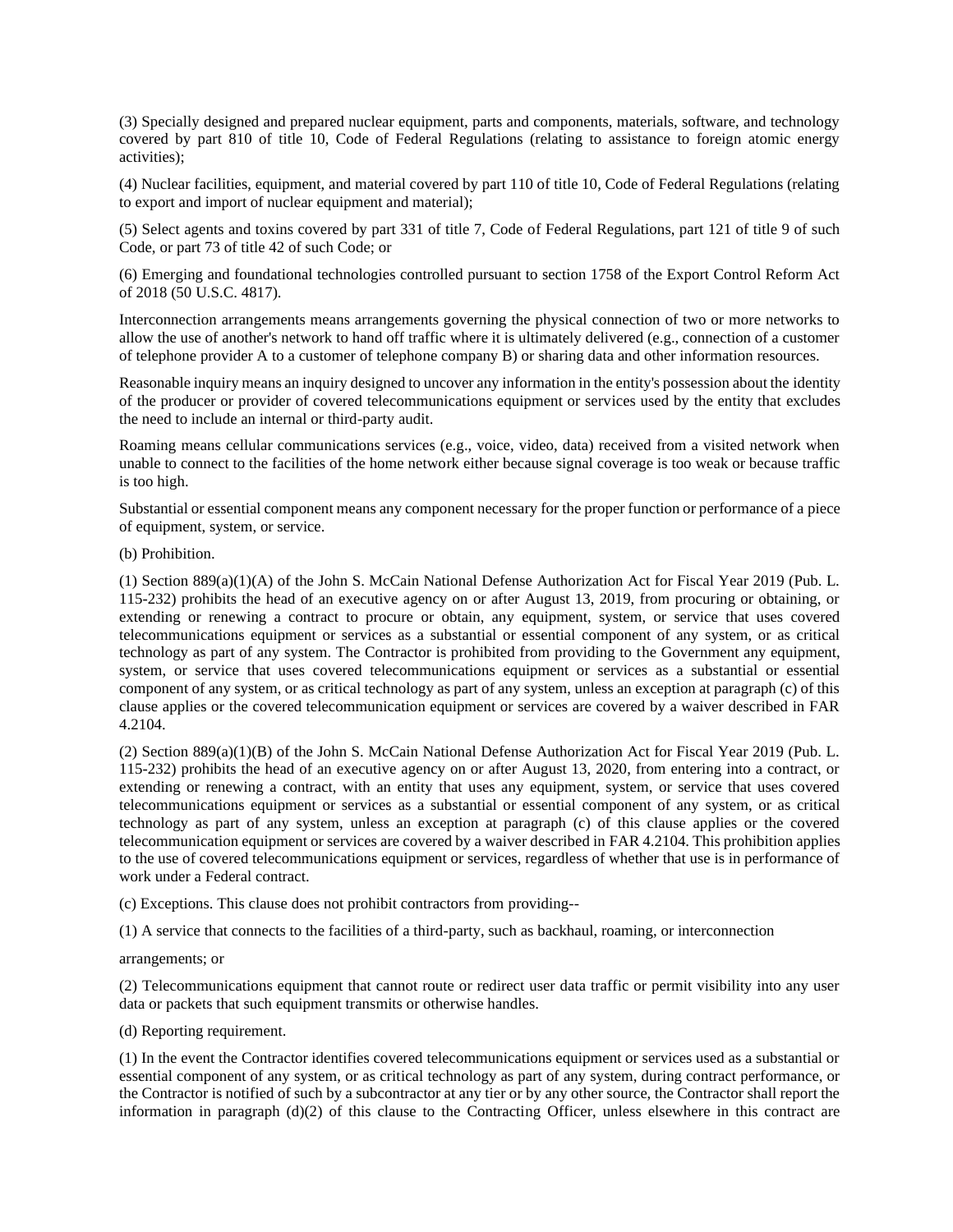established procedures for reporting the information; in the case of the Department of Defense, the Contractor shall report to the website at https://dibnet.dod.mil. For indefinite delivery contracts, the Contractor shall report to the Contracting Officer for the indefinite delivery contract and the Contracting Officer(s) for any affected order or, in the case of the Department of Defense, identify both the indefinite delivery contract and any affected orders in the report provided at https://dibnet.dod.mil.

(2) The Contractor shall report the following information pursuant to paragraph  $(d)(1)$  of this clause:

(i) Within one business day from the date of such identification or notification: The contract number; the order number(s), if applicable; supplier name; supplier unique entity identifier (if known); supplier Commercial and Government Entity (CAGE) code (if known); brand; model number (original equipment manufacturer number, manufacturer part number, or wholesaler number); item description; and any readily available information about mitigation actions undertaken or recommended.

(ii) Within 10 business days of submitting the information in paragraph  $(d)(2)(i)$  of this clause: Any further available information about mitigation actions undertaken or recommended. In addition, the Contractor shall describe the efforts it undertook to prevent use or submission of covered telecommunications equipment or services, and any additional efforts that will be incorporated to prevent future use or submission of covered telecommunications equipment or services.

(e) Subcontracts. The Contractor shall insert the substance of this clause, including this paragraph (e) and excluding paragraph (b)(2), in all subcontracts and other contractual instruments, including subcontracts for the acquisition of commercial items.

### (End of clause)

# 52.204-26 COVERED TELECOMMUNICATIONS EQUIPMENT OR SERVICES--REPRESENTATION (DEC 2019)

(a) Definitions. As used in this provision, "covered telecommunications equipment or services" has the meaning provided in the clause 52.204-25, Prohibition on Contracting for Certain Telecommunications and Video Surveillance Services or Equipment.

(b) Procedures. The Offeror shall review the list of excluded parties in the System for Award Management (SAM) (https://www.sam.gov) for entities excluded from receiving federal awards for "covered telecommunications equipment or services".

(c) Representation. The Offeror represents that it  $\Box$  does,  $\Box$  does not provide covered telecommunications equipment or services as a part of its offered products or services to the Government in the performance of any contract, subcontract, or other contractual instrument.

(End of provision)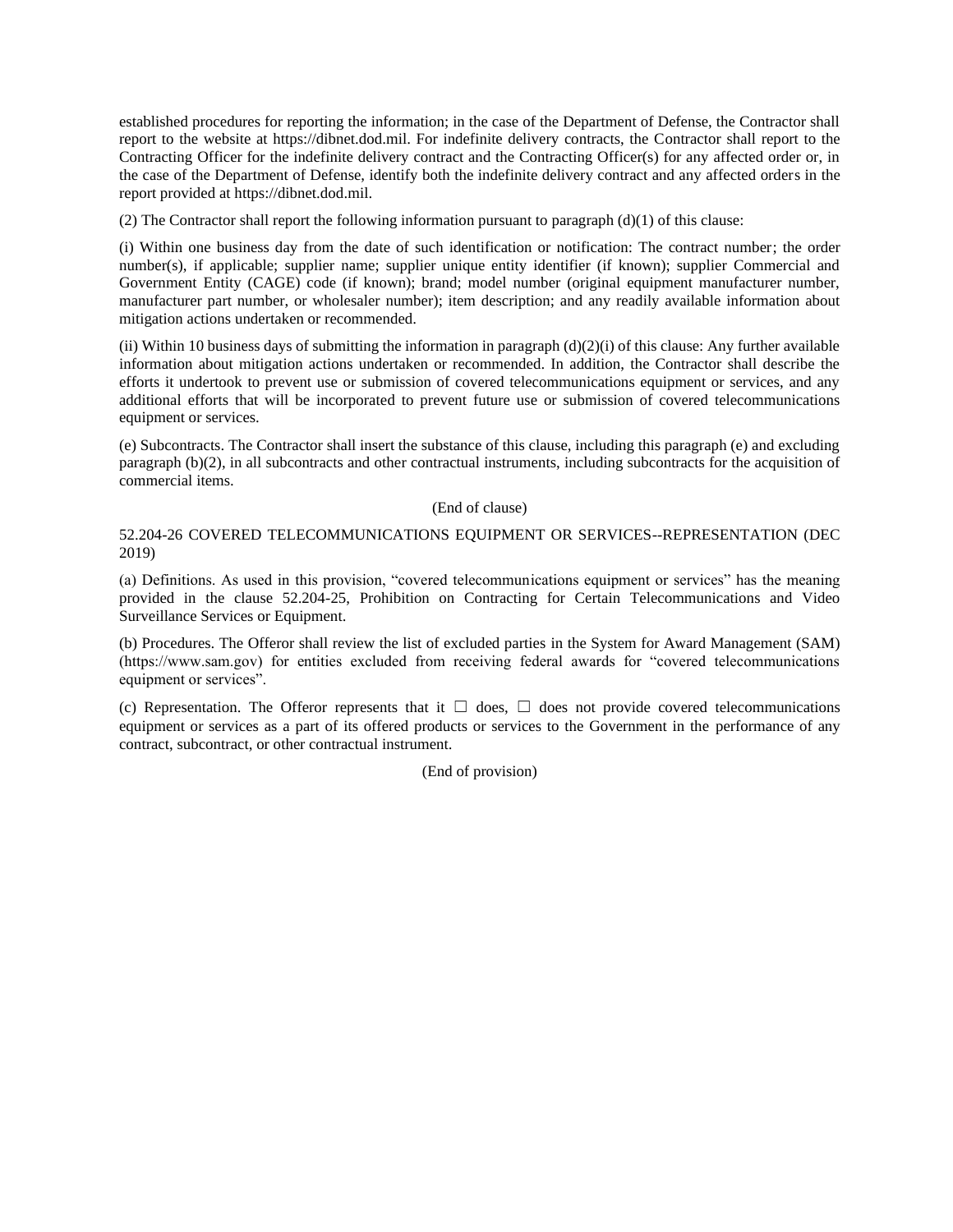### 52.204-24 REPRESENTATION REGARDING CERTAIN TELECOMMUNICATIONS AND VIDEO SURVEILLANCE SERVICES OR EQUIPMENT (AUG 2020)

The Offeror shall not complete the representation at paragraph  $(d)(1)$  of this provision if the Offeror has represented that it "does not provide covered telecommunications equipment or services as a part of its offered products or services to the Government in the performance of any contract, subcontract, or other contractual instrument" in the provision at 52.204-26, Covered Telecommunications Equipment or Services--Representation, or in paragraph (v) of the provision at 52.212-3, Offeror Representations and Certifications-Commercial Items.

(a) Definitions. As used in this provision-

Backhaul, covered telecommunications equipment or services, critical technology, interconnection arrangements, reasonable inquiry, roaming, and substantial or essential component have the meanings provided in the clause 52.204-25, Prohibition on Contracting for Certain Telecommunications and Video Surveillance Services or Equipment.

(b) Prohibition.

(1) Section 889(a)(1)(A) of the John S. McCain National Defense Authorization Act for Fiscal Year 2019 (Pub. L. 115-232) prohibits the head of an executive agency on or after August 13, 2019, from procuring or obtaining, or extending or renewing a contract to procure or obtain, any equipment, system, or service that uses covered telecommunications equipment or services as a substantial or essential component of any system, or as critical technology as part of any system. Nothing in the prohibition shall be construed to--

(i) Prohibit the head of an executive agency from procuring with an entity to provide a service that connects to the facilities of a third-party, such as backhaul, roaming, or interconnection arrangements; or

(ii) Cover telecommunications equipment that cannot route or redirect user data traffic or cannot permit visibility into any user data or packets that such equipment transmits or otherwise handles.

(2) Section 889(a)(1)(B) of the John S. McCain National Defense Authorization Act for Fiscal Year 2019 (Pub. L. 115-232) prohibits the head of an executive agency on or after August 13, 2020, from entering into a contract or extending or renewing a contract with an entity that uses any equipment, system, or service that uses covered telecommunications equipment or services as a substantial or essential component of any system, or as critical technology as part of any system. This prohibition applies to the use of covered telecommunications equipment or services, regardless of whether that use is in performance of work under a Federal contract. Nothing in the prohibition shall be construed to--

(i) Prohibit the head of an executive agency from procuring with an entity to provide a service that connects to the facilities of a third-party, such as backhaul, roaming, or interconnection arrangements; or

(ii) Cover telecommunications equipment that cannot route or redirect user data traffic or cannot permit visibility into any user data or packets that such equipment transmits or otherwise handles.

(c) Procedures. The Offeror shall review the list of excluded parties in the System for Award Management (SAM) (https://www.sam.gov) for entities excluded from receiving federal awards for "covered telecommunications equipment or services."

(d) Representations. The Offeror represents that--

(1) It  $\Box$  will,  $\boxtimes$  will not provide covered telecommunications equipment or services to the Government in the performance of any contract, subcontract or other contractual instrument resulting from this solicitation. The Offeror shall provide the additional disclosure information required at paragraph (e)(1) of this section if the Offeror responds "will" in paragraph (d)(1) of this section; and

(2) After conducting a reasonable inquiry, for purposes of this representation, the Offeror represents that--

It  $\Box$  does,  $\boxtimes$  does not use covered telecommunications equipment or services, or use any equipment, system, or service that uses covered telecommunications equipment or services. The Offeror shall provide the additional disclosure information required at paragraph  $(e)(2)$  of this section if the Offeror responds "does" in paragraph  $(d)(2)$ of this section.

(e) Disclosures.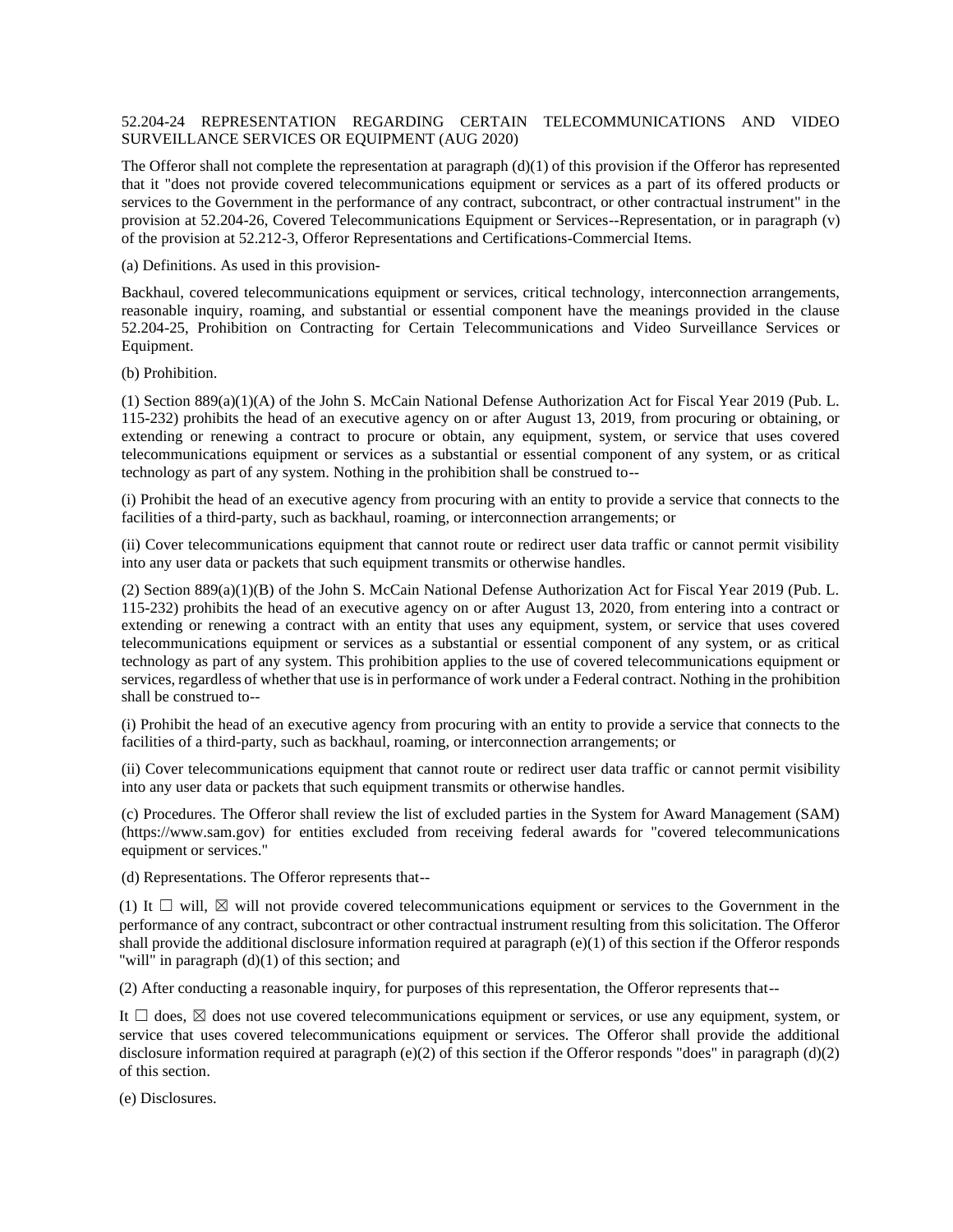(1) Disclosure for the representation in paragraph  $(d)(1)$  of this provision. If the Offeror has responded "will" in the representation in paragraph  $(d)(1)$  of this provision, the Offeror shall provide the following information as part of the offer:

(A) The entity that produced the covered telecommunications equipment (include entity name, unique entity identifier, CAGE code, and whether the entity was the original equipment manufacturer (OEM) or a distributor, if known);

(B) A description of all covered telecommunications equipment offered (include brand; model number, such as OEM number, manufacturer part number, or wholesaler number; and item description, as applicable); and

(C) Explanation of the proposed use of covered telecommunications equipment and any factors relevant to determining if such use would be permissible under the prohibition in paragraph  $(b)(1)$  of this provision.

(ii) For covered services--

(A) If the service is related to item maintenance: A description of all covered telecommunications services offered (include on the item being maintained: Brand; model number, such as OEM number, manufacturer part number, or wholesaler number; and item description, as applicable); or

(B) If not associated with maintenance, the Product Service Code (PSC) of the service being provided; and explanation of the proposed use of covered telecommunications services and any factors relevant to determining if such use would be permissible under the prohibition in paragraph (b)(1) of this provision.

(2) Disclosure for the representation in paragraph  $(d)(2)$  of this provision. If the Offeror has responded "does" in the representation in paragraph (d)(2) of this provision, the Offeror shall provide the following information as part of the offer:

(i) For covered equipment--

(A) The entity that produced the covered telecommunications equipment (include entity name, unique entity identifier, CAGE code, and whether the entity was the OEM or a distributor, if known);

(B) A description of all covered telecommunications equipment offered (include brand; model number, such as OEM number, manufacturer part number, or wholesaler number; and item description, as applicable); and

(C) Explanation of the proposed use of covered telecommunications equipment and any factors relevant to determining if such use would be permissible under the prohibition in paragraph (b)(2) of this provision.

(ii) For covered services--

(A) If the service is related to item maintenance: A description of all covered telecommunications services offered (include on the item being maintained: Brand; model number, such as OEM number, manufacturer part number, or wholesaler number; and item description, as applicable); or

(B) If not associated with maintenance, the PSC of the service being provided; and explanation of the proposed use of covered telecommunications services and any factors relevant to determining if such use would be permissible under the prohibition in paragraph (b)(2) of this provision.

### (End of provision)

# 52.204-25 PROHIBITION ON CONTRACTING FOR CERTAIN TELECOMMUNICATIONS AND VIDEO SURVEILLANCE SERVICES OR EQUIPMENT (AUG 2020)

(a) Definitions. As used in this clause--

Backhaul means intermediate links between the core network, or backbone network, and the small subnetworks at the edge of the network (e.g., connecting cell phones/towers to the core telephone network). Backhaul can be wireless (e.g., microwave) or wired (e.g., fiber optic, coaxial cable, Ethernet).

Covered foreign country means The People's Republic of China.

Covered telecommunications equipment or services means--

(1) Telecommunications equipment produced by Huawei Technologies Company or ZTE Corporation (or any subsidiary or affiliate of such entities);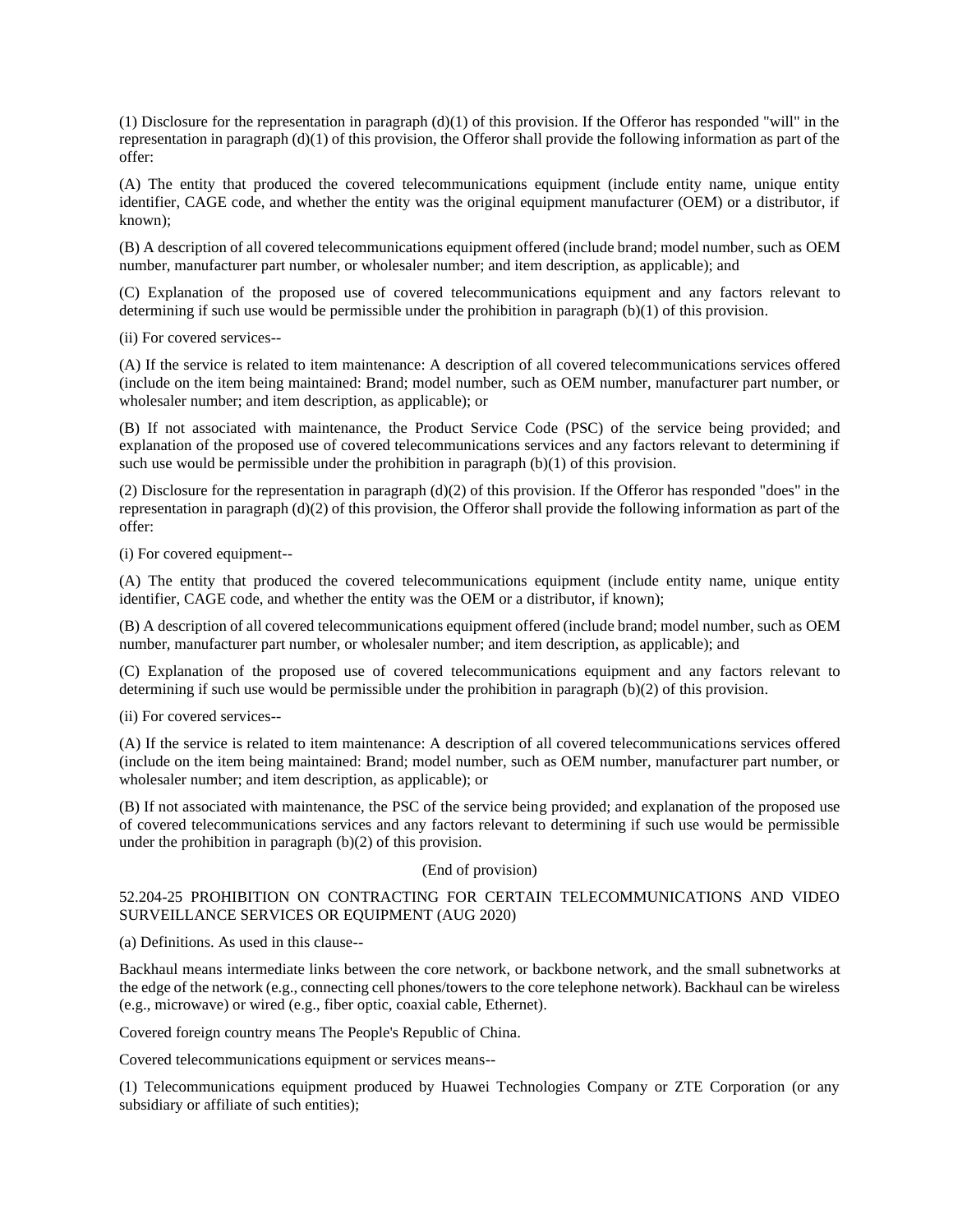(2) For the purpose of public safety, security of Government facilities, physical security surveillance of critical infrastructure, and other national security purposes, video surveillance and telecommunications equipment produced by Hytera Communications Corporation, Hangzhou Hikvision Digital Technology Company, or Dahua Technology Company (or any subsidiary or affiliate of such entities);

(3) Telecommunications or video surveillance services provided by such entities or using such equipment; or

(4) Telecommunications or video surveillance equipment or services produced or provided by an entity that the Secretary of Defense, in consultation with the Director of National Intelligence or the Director of the Federal Bureau of Investigation, reasonably believes to be an entity owned or controlled by, or otherwise connected to, the government of a covered foreign country.

Critical technology means--

(1) Defense articles or defense services included on the United States Munitions List set forth in the International Traffic in Arms Regulations under subchapter M of chapter I of title 22, Code of Federal Regulations;

(2) Items included on the Commerce Control List set forth in Supplement No. 1 to part 774 of the Export Administration Regulations under subchapter C of chapter VII of title 15, Code of Federal Regulations, and controlled-

(i) Pursuant to multilateral regimes, including for reasons relating to national security, chemical and biological weapons proliferation, nuclear nonproliferation, or missile technology; or

(ii) For reasons relating to regional stability or surreptitious listening;

(3) Specially designed and prepared nuclear equipment, parts and components, materials, software, and technology covered by part 810 of title 10, Code of Federal Regulations (relating to assistance to foreign atomic energy activities);

(4) Nuclear facilities, equipment, and material covered by part 110 of title 10, Code of Federal Regulations (relating to export and import of nuclear equipment and material);

(5) Select agents and toxins covered by part 331 of title 7, Code of Federal Regulations, part 121 of title 9 of such Code, or part 73 of title 42 of such Code; or

(6) Emerging and foundational technologies controlled pursuant to section 1758 of the Export Control Reform Act of 2018 (50 U.S.C. 4817).

Interconnection arrangements means arrangements governing the physical connection of two or more networks to allow the use of another's network to hand off traffic where it is ultimately delivered (e.g., connection of a customer of telephone provider A to a customer of telephone company B) or sharing data and other information resources.

Reasonable inquiry means an inquiry designed to uncover any information in the entity's possession about the identity of the producer or provider of covered telecommunications equipment or services used by the entity that excludes the need to include an internal or third-party audit.

Roaming means cellular communications services (e.g., voice, video, data) received from a visited network when unable to connect to the facilities of the home network either because signal coverage is too weak or because traffic is too high.

Substantial or essential component means any component necessary for the proper function or performance of a piece of equipment, system, or service.

(b) Prohibition.

(1) Section 889(a)(1)(A) of the John S. McCain National Defense Authorization Act for Fiscal Year 2019 (Pub. L. 115-232) prohibits the head of an executive agency on or after August 13, 2019, from procuring or obtaining, or extending or renewing a contract to procure or obtain, any equipment, system, or service that uses covered telecommunications equipment or services as a substantial or essential component of any system, or as critical technology as part of any system. The Contractor is prohibited from providing to the Government any equipment, system, or service that uses covered telecommunications equipment or services as a substantial or essential component of any system, or as critical technology as part of any system, unless an exception at paragraph (c) of this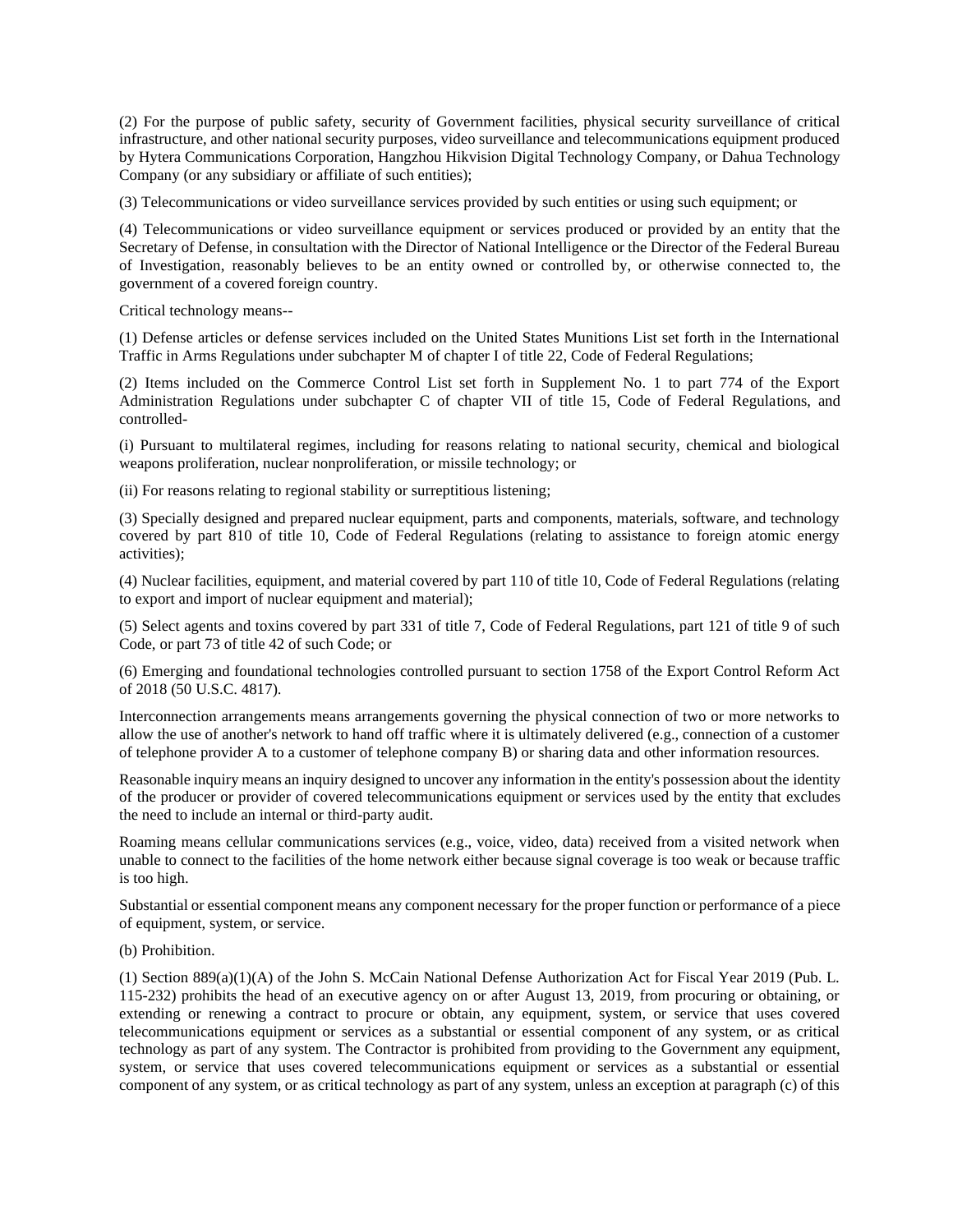clause applies or the covered telecommunication equipment or services are covered by a waiver described in FAR 4.2104.

(2) Section 889(a)(1)(B) of the John S. McCain National Defense Authorization Act for Fiscal Year 2019 (Pub. L. 115-232) prohibits the head of an executive agency on or after August 13, 2020, from entering into a contract, or extending or renewing a contract, with an entity that uses any equipment, system, or service that uses covered telecommunications equipment or services as a substantial or essential component of any system, or as critical technology as part of any system, unless an exception at paragraph (c) of this clause applies or the covered telecommunication equipment or services are covered by a waiver described in FAR 4.2104. This prohibition applies to the use of covered telecommunications equipment or services, regardless of whether that use is in performance of work under a Federal contract.

(c) Exceptions. This clause does not prohibit contractors from providing--

(1) A service that connects to the facilities of a third-party, such as backhaul, roaming, or interconnection

arrangements; or

(2) Telecommunications equipment that cannot route or redirect user data traffic or permit visibility into any user data or packets that such equipment transmits or otherwise handles.

(d) Reporting requirement.

(1) In the event the Contractor identifies covered telecommunications equipment or services used as a substantial or essential component of any system, or as critical technology as part of any system, during contract performance, or the Contractor is notified of such by a subcontractor at any tier or by any other source, the Contractor shall report the information in paragraph  $(d)(2)$  of this clause to the Contracting Officer, unless elsewhere in this contract are established procedures for reporting the information; in the case of the Department of Defense, the Contractor shall report to the website at https://dibnet.dod.mil. For indefinite delivery contracts, the Contractor shall report to the Contracting Officer for the indefinite delivery contract and the Contracting Officer(s) for any affected order or, in the case of the Department of Defense, identify both the indefinite delivery contract and any affected orders in the report provided at https://dibnet.dod.mil.

(2) The Contractor shall report the following information pursuant to paragraph  $(d)(1)$  of this clause:

(i) Within one business day from the date of such identification or notification: The contract number; the order number(s), if applicable; supplier name; supplier unique entity identifier (if known); supplier Commercial and Government Entity (CAGE) code (if known); brand; model number (original equipment manufacturer number, manufacturer part number, or wholesaler number); item description; and any readily available information about mitigation actions undertaken or recommended.

(ii) Within 10 business days of submitting the information in paragraph  $(d)(2)(i)$  of this clause: Any further available information about mitigation actions undertaken or recommended. In addition, the Contractor shall describe the efforts it undertook to prevent use or submission of covered telecommunications equipment or services, and any additional efforts that will be incorporated to prevent future use or submission of covered telecommunications equipment or services.

(e) Subcontracts. The Contractor shall insert the substance of this clause, including this paragraph (e) and excluding paragraph (b)(2), in all subcontracts and other contractual instruments, including subcontracts for the acquisition of commercial items.

(End of clause)

# 52.204-26 COVERED TELECOMMUNICATIONS EQUIPMENT OR SERVICES--REPRESENTATION (DEC 2019)

(a) Definitions. As used in this provision, "covered telecommunications equipment or services" has the meaning provided in the clause 52.204-25, Prohibition on Contracting for Certain Telecommunications and Video Surveillance Services or Equipment.

(b) Procedures. The Offeror shall review the list of excluded parties in the System for Award Management (SAM) (https://www.sam.gov) for entities excluded from receiving federal awards for "covered telecommunications equipment or services".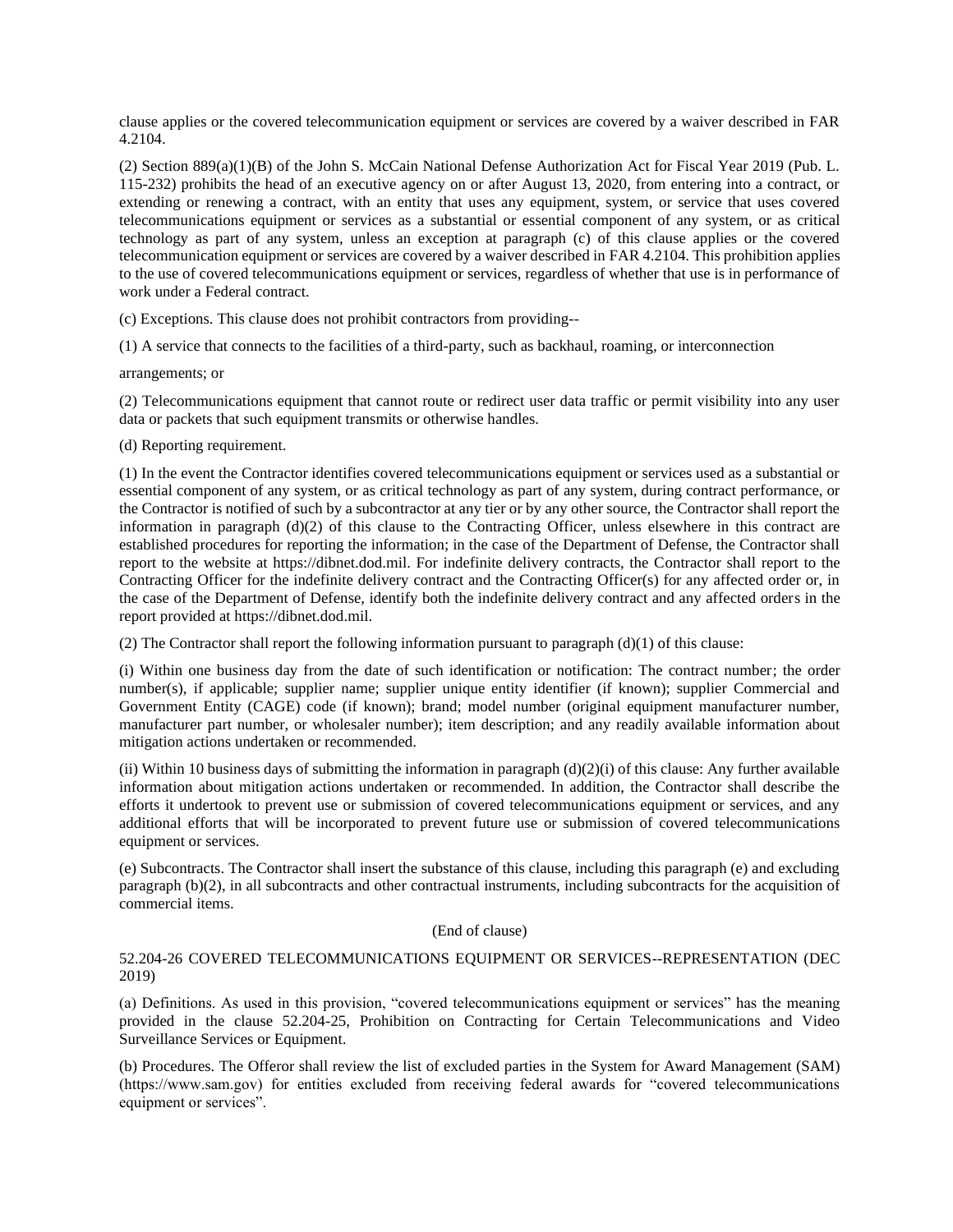(c) Representation. The Offeror represents that it  $\Box$  does,  $\boxtimes$  does not provide covered telecommunications equipment or services as a part of its offered products or services to the Government in the performance of any contract, subcontract, or other contractual instrument.

### (End of provision)

## 52.227-11 PATENT RIGHTS--OWNERSHIP BY THE CONTRACTOR (MAY 2014)

(a) As used in this clause--

Invention means any invention or discovery that is or may be patentable or otherwise protectable under title 35 of the U.S. Code, or any variety of plant that is or may be protectable under the Plant Variety Protection Act (7 U.S.C. 2321, et seq.)

Made means--

(1) When used in relation to any invention other than a plant variety, the conception or first actual reduction to practice of the invention; or

Nonprofit organization means a university or other institution of higher education or an organization of the typedescribed in section 501(c)(3) of the Internal Revenue Code of 1954 (26 U.S.C. 501(c)) and exempt from taxation under section 501(a) of the Internal Revenue Code (26 U.S.C. 501(a)), or any nonprofit scientific or educational organization qualified under a State nonprofit organization statute.Practical application means to manufacture, in the case of a composition of product; to practice, in the case of a process or method; or to operate, in the case of a machine or system; and, in each case, under such conditions as to establish that the invention is being utilized and that its benefits are, to the extent permitted by law or Government regulations, available to the public on reasonable terms.

Subject invention means any invention of the Contractor made in the performance of work under this contract.

(b) Contractor's rights.

(1) Ownership. The Contractor may retain ownership of each subject invention throughout the world in accordance with the provisions of this clause.

(2) License. (i) The Contractor shall retain a nonexclusive royalty-free license throughout the world in each subject invention to which the Government obtains title, unless the Contractor fails to disclose the invention within the times specified in paragraph (c) of this clause. The Contractor's license extends to any domestic subsidiaries and affiliates within the corporate structure of which the Contractor is a part and includes the right to grant sublicenses to the extent the Contractor was legally obligated to do so at contract award. The license is transferable only with the written approval of the agency, except when transferred to the successor of that part of the Contractor's business to which the invention pertains.

(ii) The Contractor's license may be revoked or modified by the agency to the extent necessary to achieve expeditious practical application of the subject invention in a particular country in accordance with the procedures in FAR  $27.302(i)(2)$  and  $27.304-1(f)$ .

(c) Contractor's obligations. (1) The Contractor shall disclose in writing each subject invention to the Contracting Officer within 2 months after the inventor discloses it in writing to Contractor personnel responsible for patent matters. The disclosure shall identify the inventor(s) and this contract under which the subject invention was made. It shall be sufficiently complete in technical detail to convey a clear understanding of the subject invention. The disclosure shall also identify any publication, on sale (i.e., sale or offer for sale), or public use of the subject invention, or whether a manuscript describing the subject invention has been submitted for publication and, if so, whether it has been accepted for publication. In addition, after disclosure to the agency, the Contractor shall promptly notify the Contracting Officer of the acceptance of any manuscript describing the subject invention for publication and any on sale or public use.

(2) The Contractor shall elect in writing whether or not to retain ownership of any subject invention by notifying the Contracting Officer within 2 years of disclosure to the agency. However, in any case where publication, on sale, or public use has initiated the 1-year statutory period during which valid patent protection can be obtained in the United States, the period for election of title may be shortened by the agency to a date that is no more than 60 days prior to the end of the statutory period.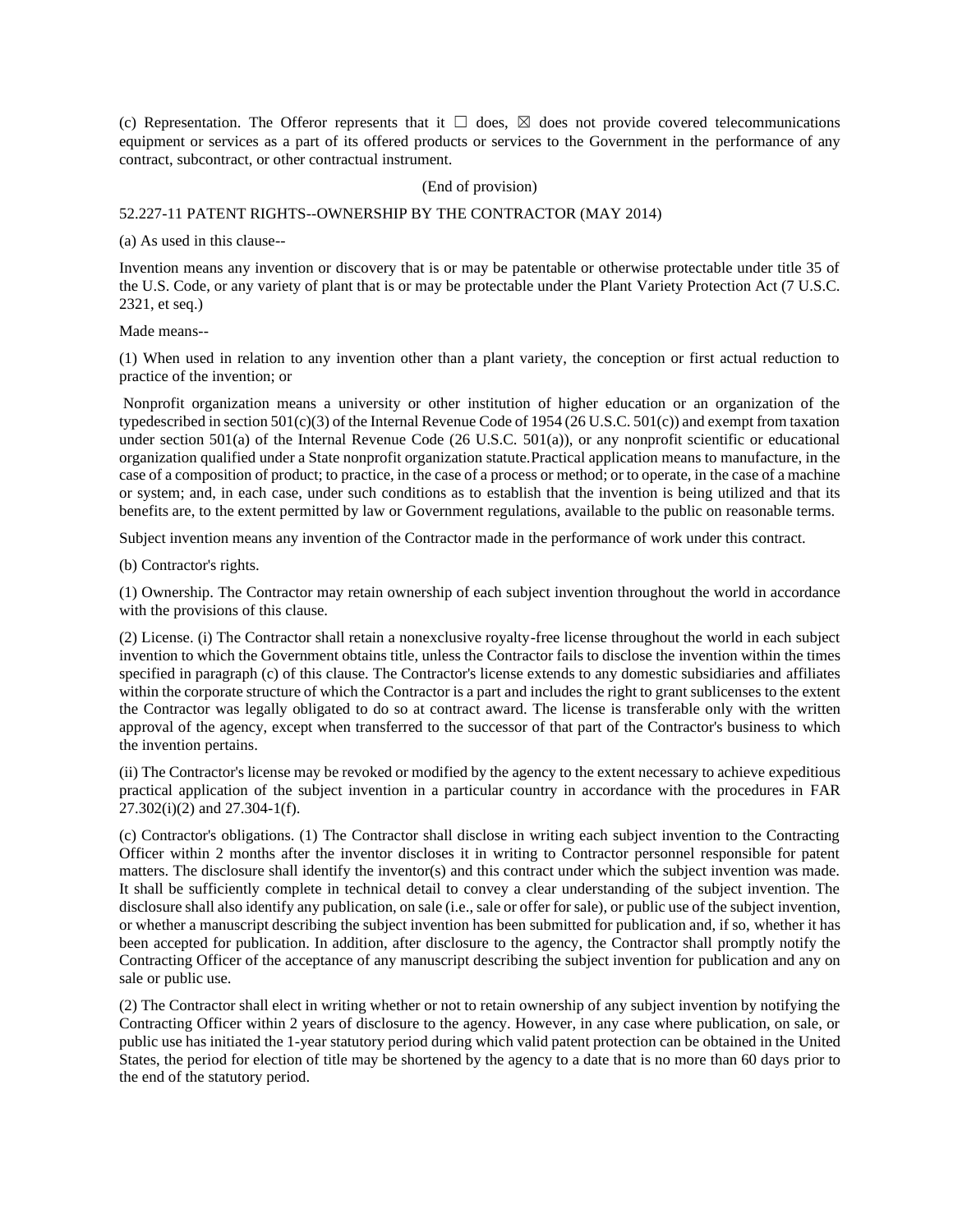(3) The Contractor shall file either a provisional or a nonprovisional patent application or a Plant Variety Protection Application on an elected subject invention within 1 year after election. However, in any case where a publication, on sale, or public use has initiated the 1-year statutory period during which valid patent protection can be obtained in the United States, the Contractor shall file the application prior to the end of that statutory period. If the Contractor files a provisional application, it shall file a nonprovisional application within 10 months of the filing of the provisional application. The Contractor shall file patent applications in additional countries or international patent offices within either 10 months of the first filed patent application (whether provisional or nonprovisional) or 6 months from the date permission is granted by the Commissioner of Patents to file foreign patent applications where such filing has been prohibited by a Secrecy Order.

(4) The Contractor may request extensions of time for disclosure, election, or filing under paragraphs  $(c)(1)$ ,  $(c)(2)$ , and (c)(3) of this clause.

(d) Government's rights--(1) Ownership. The Contractor shall assign to the agency, on written request, title to any subject invention--

(i) If the Contractor fails to disclose or elect ownership to the subject invention within the times specified in paragraph (c) of this clause, or elects not to retain ownership; provided, that the agency may request title only within 60 days after learning of the Contractor's failure to disclose or elect within the specified times.

(ii) In those countries in which the Contractor fails to file patent applications within the times specified in paragraph (c) of this clause; provided, however, that if the Contractor has filed a patent application in a country after the times specified in paragraph (c) of this clause, but prior to its receipt of the written request of the agency, the Contractor shall continue to retain ownership in that country.

(iii) In any country in which the Contractor decides not to continue the prosecution of any application for, to pay the maintenance fees on, or defend in reexamination or opposition proceeding on, a patent on a subject invention.

(2) License. If the Contractor retains ownership of any subject invention, the Government shall have a nonexclusive, nontransferable, irrevocable, paid-up license to practice, or have practiced for or on its behalf, the subject invention throughout the world.

(e) Contractor action to protect the Government's interest. (1) The Contractor shall execute or have executed and promptly deliver to the agency all instruments necessary to--

(i) Establish or confirm the rights the Government has throughout the world in those subject inventions in which the Contractor elects to retain ownership; and

(ii) Assign title to the agency when requested under paragraph (d) of this clause and to enable the Government to obtain patent protection and plant variety protection for that subject invention in any country.

(2) The Contractor shall require, by written agreement, its employees, other than clerical and nontechnical employees, to disclose promptly in writing to personnel identified as responsible for the administration of patent matters and in the Contractor's format, each subject invention in order that the Contractor can comply with the disclosure provisions of paragraph (c) of this clause, and to execute all papers necessary to file patent applications on subject inventions and to establish the Government's rights in the subject inventions. The disclosure format should require, as a minimum, the information required by paragraph (c)(1) of this clause. The Contractor shall instruct such employees, through employee agreements or other suitable educational programs, as to the importance of reporting inventions in sufficient time to permit the filing of patent applications prior to U.S. or foreign statutory bars.

(3) The Contractor shall notify the Contracting Officer of any decisions not to file a nonprovisional patent application, continue the prosecution of a patent application, pay maintenance fees, or defend in a reexamination or opposition proceeding on a patent, in any country, not less than 30 days before the expiration of the response or filing period required by the relevant patent office.

(4) The Contractor shall include, within the specification of any United States nonprovisional patent or plant variety protection application and any patent or plant variety protection certificate issuing thereon covering a subject invention, the following statement, "This invention was made with Government support under (identify the contract) awarded by (identify the agency). The Government has certain rights in the invention."

(f) Reporting on utilization of subject inventions. The Contractor shall submit, on request, periodic reports no more frequently than annually on the utilization of a subject invention or on efforts at obtaining utilization of the subject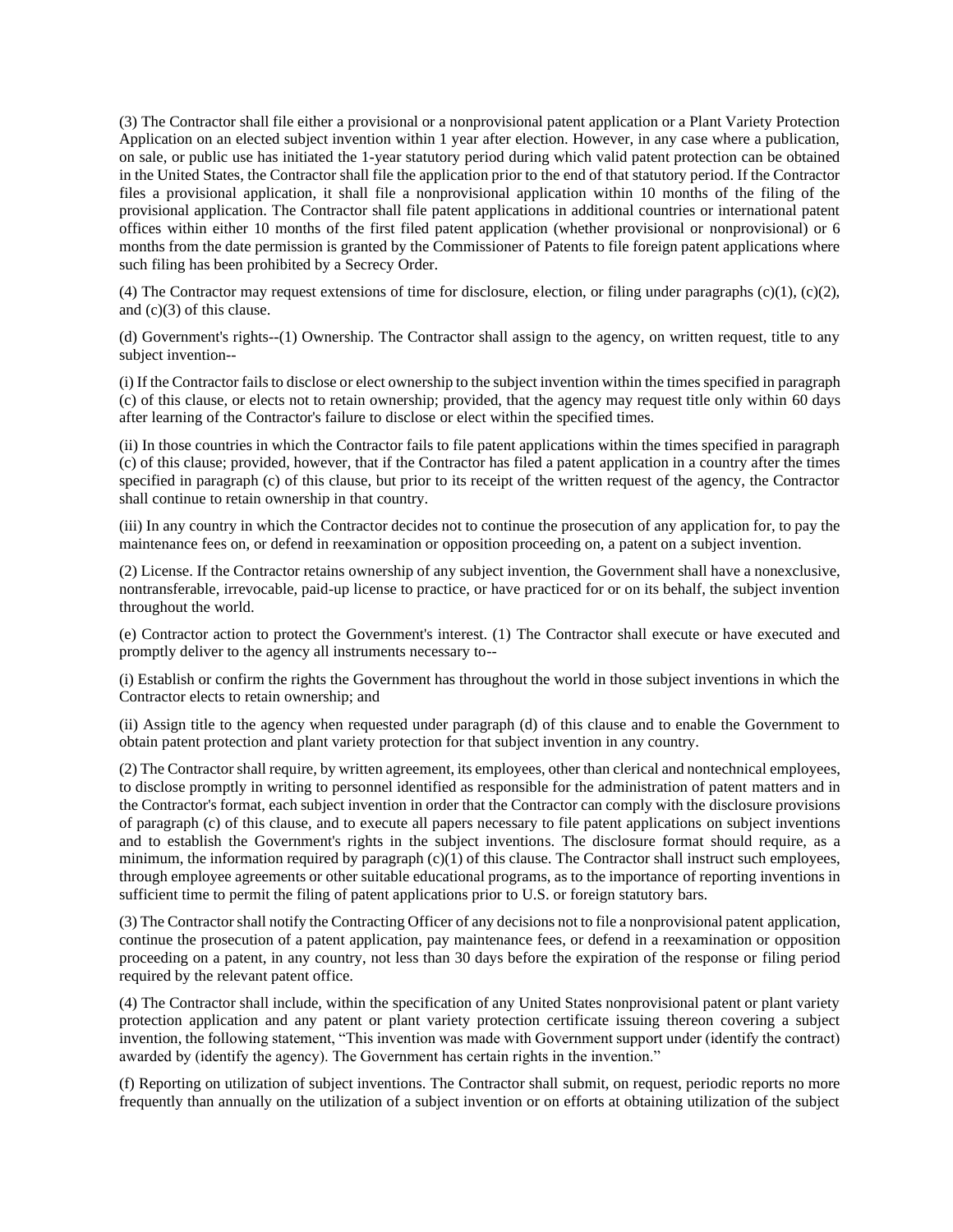invention that are being made by the Contractor or its licensees or assignees. The reports shall include information regarding the status of development, date of first commercial sale or use, gross royalties received by the Contractor, and other data and information as the agency may reasonably specify. The Contractor also shall provide additional reports as may be requested by the agency in connection with any march-in proceeding undertaken by the agency in accordance with paragraph (h) of this clause. The Contractor also shall mark any utilization report as confidential/proprietary to help prevent inadvertent release outside the Government. As required by 35 U.S.C. 202(c)(5), the agency will not disclose that information to persons outside the Government without the Contractor's permission.

(g) Preference for United States industry. Notwithstanding any other provision of this clause, neither the Contractor nor any assignee shall grant to any person the exclusive right to use or sell any subject invention in the United States unless the person agrees that any products embodying the subject invention or produced through the use of the subject invention will be manufactured substantially in the United States. However, in individual cases, the requirement for an agreement may be waived by the agency upon a showing by the Contractor or its assignee that reasonable but unsuccessful efforts have been made to grant licenses on similar terms to potential licensees that would be likely to manufacture substantially in the United States, or that under the circumstances domestic manufacture is not commercially feasible.

(h) March-in rights. The Contractor acknowledges that, with respect to any subject invention in which it has retained ownership, the agency has the right to require licensing pursuant to 35 U.S.C. 203 and 210(c), and in accordance with the procedures in 37 CFR 401.6 and any supplemental regulations of the agency in effect on the date of contract award.

(i) Special provisions for contracts with nonprofit organizations. If the Contractor is a nonprofit organization, it shall- -

(1) Not assign rights to a subject invention in the United States without the written approval of the agency, except where an assignment is made to an organization that has as one of its primary functions the management of inventions, provided, that the assignee shall be subject to the same provisions as the Contractor;

(2) Share royalties collected on a subject invention with the inventor, including Federal employee co-inventors (but through their agency if the agency deems it appropriate) when the subject invention is assigned in accordance with 35 U.S.C. 202(e) and 37 CFR 401.10;

(3) Use the balance of any royalties or income earned by the Contractor with respect to subject inventions, after payment of expenses (including payments to inventors) incidental to the administration of subject inventions for the support of scientific research or education; and

(4) Make efforts that are reasonable under the circumstances to attract licensees of subject inventions that are small business concerns, and give a preference to a small business concern when licensing a subject invention if the Contractor determines that the small business concern has a plan or proposal for marketing the invention which, if executed, is equally as likely to bring the invention to practical application as any plans or proposals from applicants that are not small business concerns; provided, that the Contractor is also satisfied that the small business concern has the capability and resources to carry out its plan or proposal. The decision whether to give a preference in any specific case will be at the discretion of the Contractor.

(5) Allow the Secretary of Commerce to review the Contractor's licensing program and decisions regarding small business applicants, and negotiate changes to its licensing policies, procedures, or practices with the Secretary of Commerce when the Secretary's review discloses that the Contractor could take reasonable steps to more effectively implement the requirements of paragraph (i)(4) of this clause.

(j) Communications. (Complete according to agency instructions.)

(k) Subcontracts. (1) The Contractor shall include the substance of this clause, including this paragraph (k), in all subcontracts for experimental, developmental, or research work to be performed by a small business concern or nonprofit organization.

(2) The Contractor shall include in all other subcontracts for experimental, developmental, or research work the substance of the patent rights clause required by FAR Subpart 27.3.

(3) At all tiers, the patent rights clause must be modified to identify the parties as follows: references to the Government are not changed, and the subcontractor has all rights and obligations of the Contractor in the clause.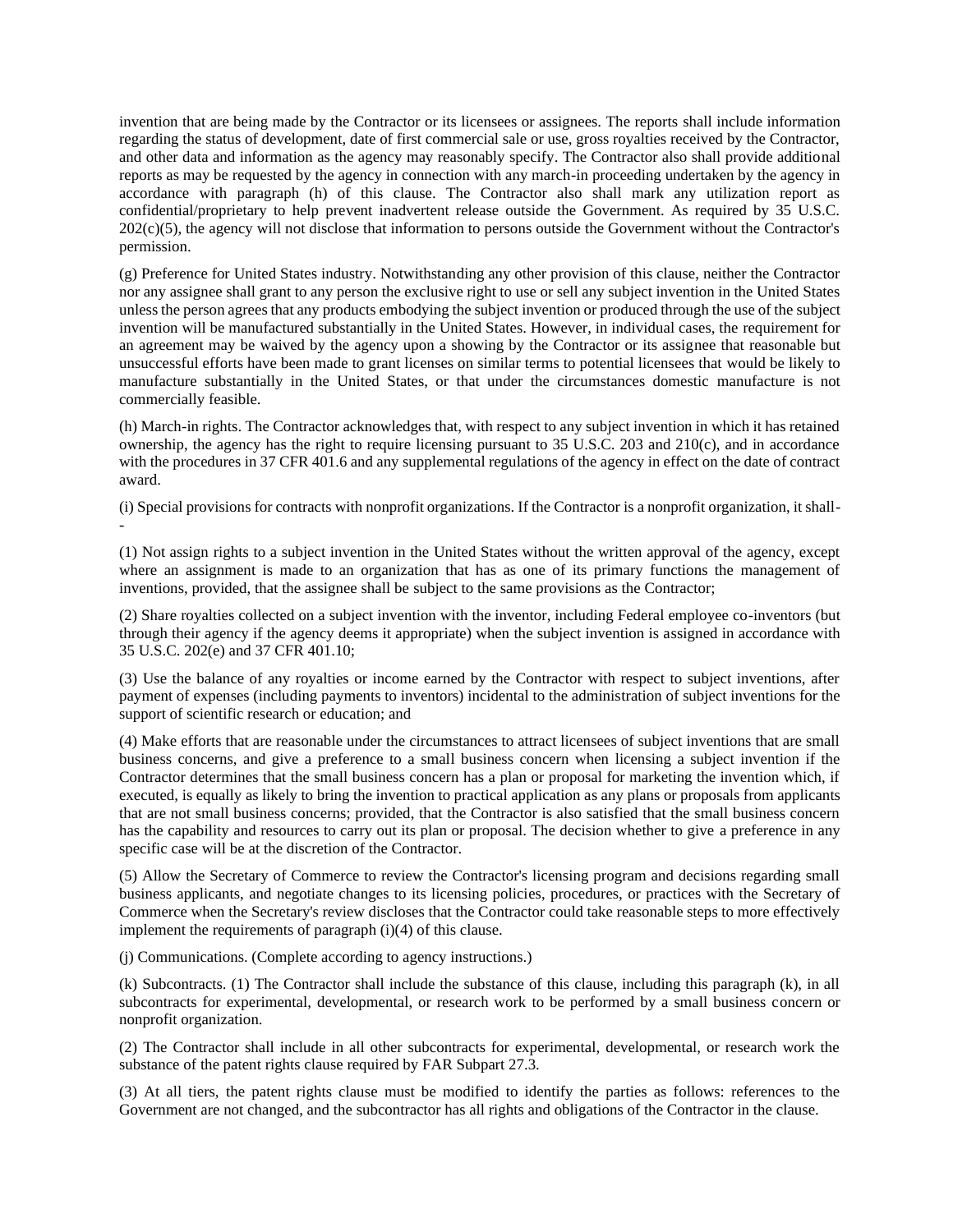The Contractor shall not, as part of the consideration for awarding the subcontract, obtain rights in the subcontractor's subject inventions.

(4) In subcontracts, at any tier, the agency, the subcontractor, and the Contractor agree that the mutual obligations of the parties created by this clause constitute a contract between the subcontractor and the agency with respect to the matters covered by the clause; provided, however, that nothing in this paragraph is intended to confer any jurisdiction under the Contract Disputes statute in connection with proceedings under paragraph (h) of this clause.

# (End of clause)

## 52.243-7 NOTIFICATION OF CHANGES (JAN 2017)

(a) Definitions.

"Contracting Officer," as used in this clause, does not include any representative of the Contracting Officer.

"Specifically authorized representative (SAR)," as used in this clause, means any person the Contracting Officer has so designated by written notice (a copy of which shall be provided to the Contractor) which shall refer to this subparagraph and shall be issued to the designated representative before the SAR exercises such authority.

(b) Notice. The primary purpose of this clause is to obtain prompt reporting of Government conduct that the Contractor considers to constitute a change to this contract. Except for changes identified as such in writing and signed by the Contracting Officer, the Contractor shall notify the Administrative Contracting Officer in writing, within 30 calendar days from the date that the Contractor identifies any Government conduct (including actions, inactions, and written or oral communications) that the Contractor regards as a change to the contract terms and conditions. On the basis of the most accurate information available to the Contractor, the notice shall state--

(1) The date, nature, and circumstances of the conduct regarded as a change;

(2) The name, function, and activity of each Government individual and Contractor official or employee involved in or knowledgeable about such conduct;

(3) The identification of any documents and the substance of any oral communication involved in such conduct;

(4) In the instance of alleged acceleration of scheduled performance or delivery, the basis upon which it arose;

(5) The particular elements of contract performance for which the Contractor may seek an equitable adjustment under this clause, including--

(i) What line items have been or may be affected by the alleged change;

(ii) What labor or materials or both have been or may be added, deleted, or wasted by the alleged change;

(iii) To the extent practicable, what delay and disruption in the manner and sequence of performance and effect on continued performance have been or may be caused by the alleged change;

(iv) What adjustments to contract price, delivery schedule, and other provisions affected by the alleged change are estimated; and

(6) The Contractor's estimate of the time by which the Government must respond to the Contractor's notice to minimize cost, delay or disruption of performance.

(c) Continued performance. Following submission of the notice required by (b) above, the Contractor shall diligently continue performance of this contract to the maximum extent possible in accordance with its terms and conditions as construed by the Contractor, unless the notice reports a direction of the Contracting Officer or a communication from a SAR of the Contracting Officer, in either of which events the Contractor shall continue performance; provided, however, that if the Contractor regards the direction or communication as a change as described in (b) above, notice shall be given in the manner provided. All directions, communications, interpretations, orders and similar actions of the SAR shall be reduced to writing and copies furnished to the Contractor and to the Contracting Officer. The Contracting Officer shall countermand any action which exceeds the authority of the SAR.

(d) Government response. The Contracting Officer shall promptly, within 15 calendar days after receipt of notice, respond to the notice in writing. In responding, the Contracting Officer shall either--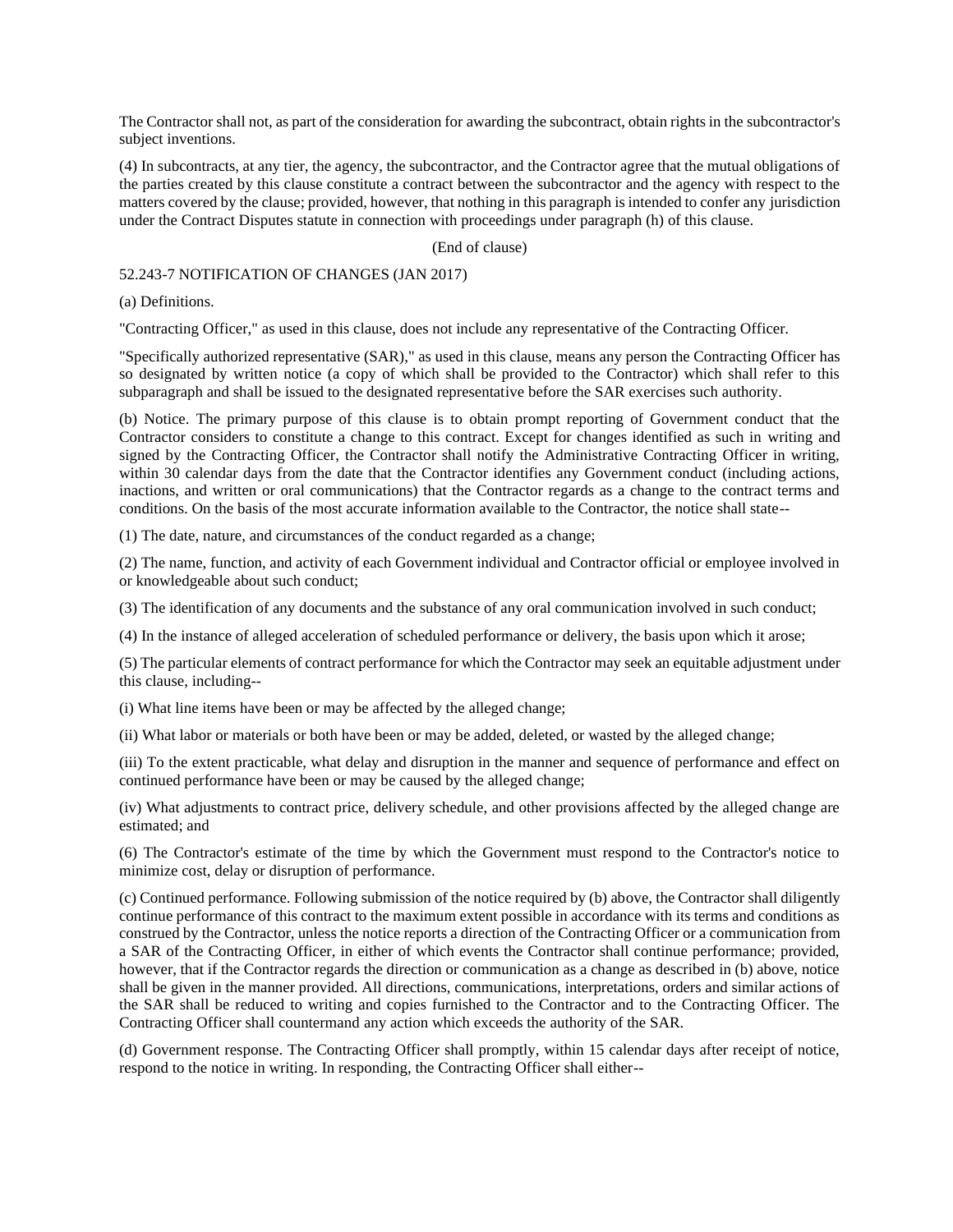(1) Confirm that the conduct of which the Contractor gave notice constitutes a change and when necessary direct the mode of further performance;

(2) Countermand any communication regarded as a change;

(3) Deny that the conduct of which the Contractor gave notice constitutes a change and when necessary direct the mode of further performance; or

(4) In the event the Contractor's notice information is inadequate to make a decision under (1), (2), or (3) above, advise the Contractor what additional information is required, and establish the date by which it should be furnished and the date thereafter by which the Government will respond.

(e) Equitable adjustments.

(1) If the Contracting Officer confirms that Government conduct effected a change as alleged by the Contractor, and the conduct causes an increase or decrease in the Contractor's cost of, or the time required for, performance of any part of the work under this contract, whether changed or not changed by such conduct, an equitable adjustment shall be made-

(i) In the contract price or delivery schedule or both; and

(ii) In such other provisions of the contract as may be affected.

(2) The contract shall be modified in writing accordingly. In the case of drawings, designs or specifications which are defective and for which the Government is responsible, the equitable adjustment shall include the cost and time extension for delay reasonably incurred by the Contractor in attempting to comply with the defective drawings, designs or specifications before the Contractor identified, or reasonably should have identified, such defect. When the cost of property made obsolete or excess as a result of a change confirmed by the Contracting Officer under this clause is included in the equitable adjustment, the Contracting Officer shall have the right to prescribe the manner of disposition of the property. The equitable adjustment shall not include increased costs or time extensions for delay resulting from the Contractor's failure to provide notice or to continue performance as provided, respectively, in (b) and (c) above.

Note: The phrases "contract price" and "cost" wherever they appear in the clause, may be appropriately modified to apply to cost-reimbursement or incentive contracts, or to combinations thereof.

(End of clause)

### 52.252-6 AUTHORIZED DEVIATIONS IN CLAUSES (APR 1984)

(a) The use in this solicitation or contract of any Federal Acquisition Regulation (48 CFR Chapter 1) clause with an authorized deviation is indicated by the addition of "(DEVIATION)" after the date of the clause.

(b) The use in this solicitation or contract of any Defense Acquisition Regulation (48 CFR Chapter 2) clause with an authorized deviation is indicated by the addition of "(DEVIATION)" after the name of the regulation.

### (End of clause)

252.209-7999 REPRESENTATION BY CORPORATIONS REGARDING AN UNPAID DELINQUENT TAX LIABILITY OR A FELONY CONVICTION UNDER ANY FEDERAL LAW (DEVIATION 2012-O0004) (JAN 2012)

(a) In accordance with sections 8124 and 8125 of Division A of the Consolidated Appropriations Act, 2012, (Pub. L. 112-74) none of the funds made available by that Act may be used to enter into a contract with any corporation that—

(1) Has any unpaid Federal tax liability that has been assessed, for which all judicial and administrative remedies have been exhausted or have lapsed, and that is not being paid in a timely manner pursuant to an agreement with the authority responsible for collecting the tax liability, where the awarding agency is aware of the unpaid tax liability, unless the agency has considered suspension or debarment of the corporation and made a determination that this further action is not necessary to protect the interests of the Government.

(2) Was convicted of a felony criminal violation under any Federal law within the preceding 24 months, where the awarding agency is aware of the conviction, unless the agency has considered suspension or debarment of the corporation and made a determination that this action is not necessary to protect the interests of the Government.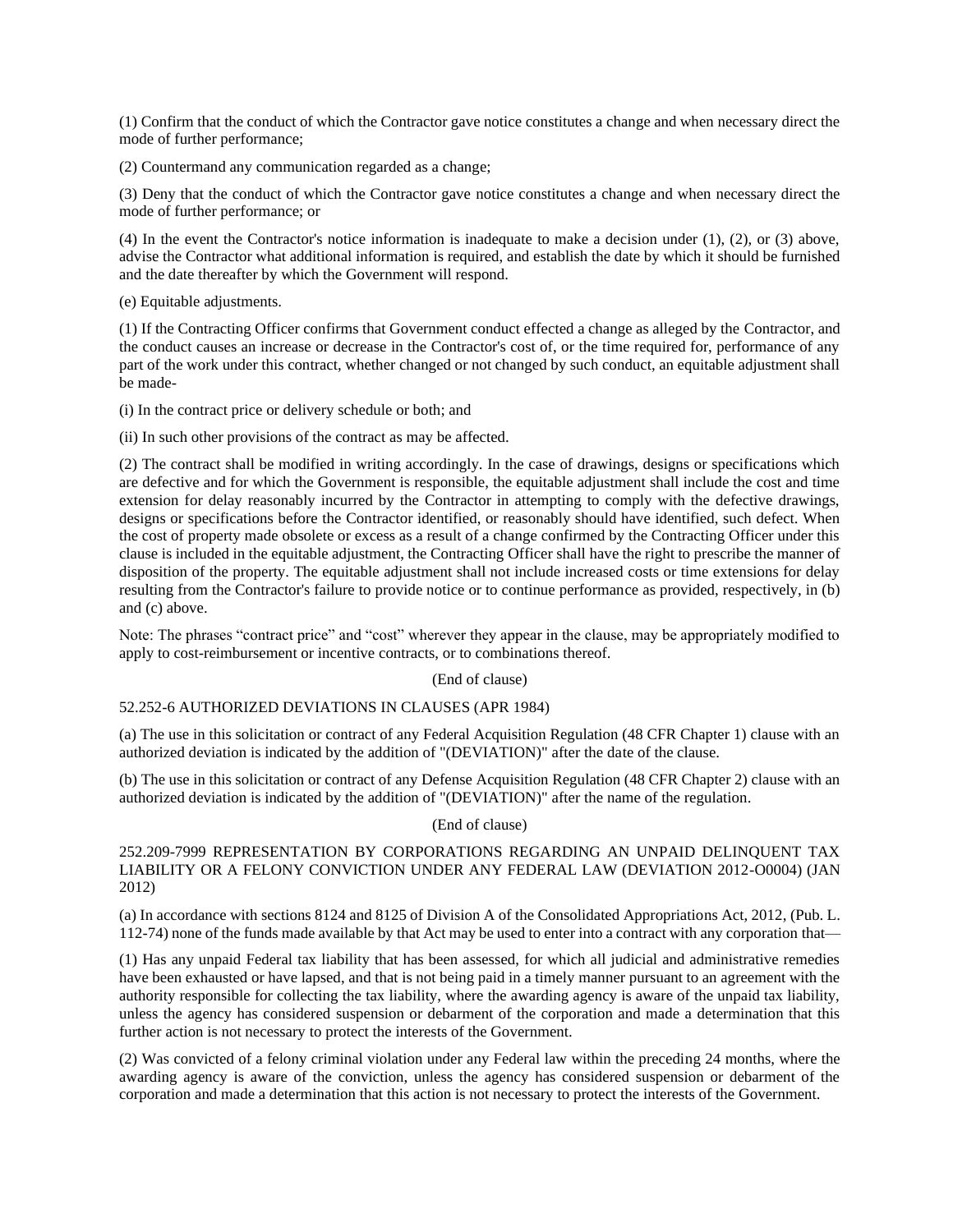(b) The Offeror represents that—

(1) It is  $\square$  is not  $\boxtimes$  a corporation that has any unpaid Federal tax liability that has been assessed, for which all judicial and administrative remedies have been exhausted or have lapsed, and that is not being paid in a timely manner pursuant to an agreement with the authority responsible for collecting the tax liability,

(2) It is  $\Box$  is not  $\boxtimes$  a corporation that was convicted of a felony criminal violation under a Federal law within the preceding 24 months.

#### (End of provision)

252.225-7047 EXPORTS BY APPROVED COMMUNITY MEMBERS IN PERFORMANCE OF THE CONTRACT (JUNE 2013)

(a) Definitions. As used in this clause--

Approved Community means the U.S. Government, U.S. entities that are registered and eligible exporters, and certain government and industry facilities in Australia or the United Kingdom that are approved and listed by the U.S. Government.

Australia Community member means an Australian government authority or nongovernmental entity or facility on the Australia Community list accessible at [http://pmddtc.state.gov/treaties/index.html.](http://pmddtc.state.gov/treaties/index.html)

Defense articles means articles, services, and related technical data, including software, in tangible or intangible form, listed on the United States Munitions List of the International Traffic in Arms Regulations (ITAR), as modified or amended.

Defense Trade Cooperation (DTC) Treaty'' means—

(1) The Treaty Between the Government of the United States of America and the government of the United Kingdom of Great Britain and Northern Ireland concerning Defense Trade Cooperation, signed at Washington and London on June 21 and 26, 2007; or

(2) The Treaty Between the Government of the United States of America and the Government of Australia Concerning Defense Trade Cooperation, signed at Sydney on September 5, 2007]. ``Export'' means the initial movement of defense articles from the United States Community to the United Kingdom Community and the Australia Community.

Implementing Arrangement means—

(1) The Implementing Arrangement Pursuant to the Treaty between the Government of the United States of America and the Government of the United Kingdom of Great Britain and Northern Ireland Concerning Defense Trade Cooperation, signed on February 14, 2008; or

(2) The Implementing Arrangement Pursuant to the Treaty between the Government of the United States of America and the Government of Australia Concerning Defense Trade Cooperation, signed on March 14, 2008.

Qualifying defense articles means defense articles that are not exempt from the scope of the DTC Treaties as defined in 22 CFR 126.16(g) and 22 CFR 126.17(g).

Transfer means the movement of previously exported defense articles within the Approved Community.

United Kingdom Community member means a United Kingdom government authority or nongovernmental entity or facility on the United Kingdom Community list accessible at http://pmddtc.state.gov.

``United States Community'' means—

(1) Departments and agencies of the U.S. Government, including their personnel, with, as appropriate, security accreditation and a need-to-know; and

(2) Nongovernmental U.S. entities registered with the Department of State and eligible to export defense articles under U.S. law and regulation, including their employees, with, as appropriate, security accreditation and a need-toknow.

``U.S. DoD Treaty-eligible requirements'' means any defense article acquired by the DoD for use in a combined military or counterterrorism operation, cooperative research, development, production or support program, or DoD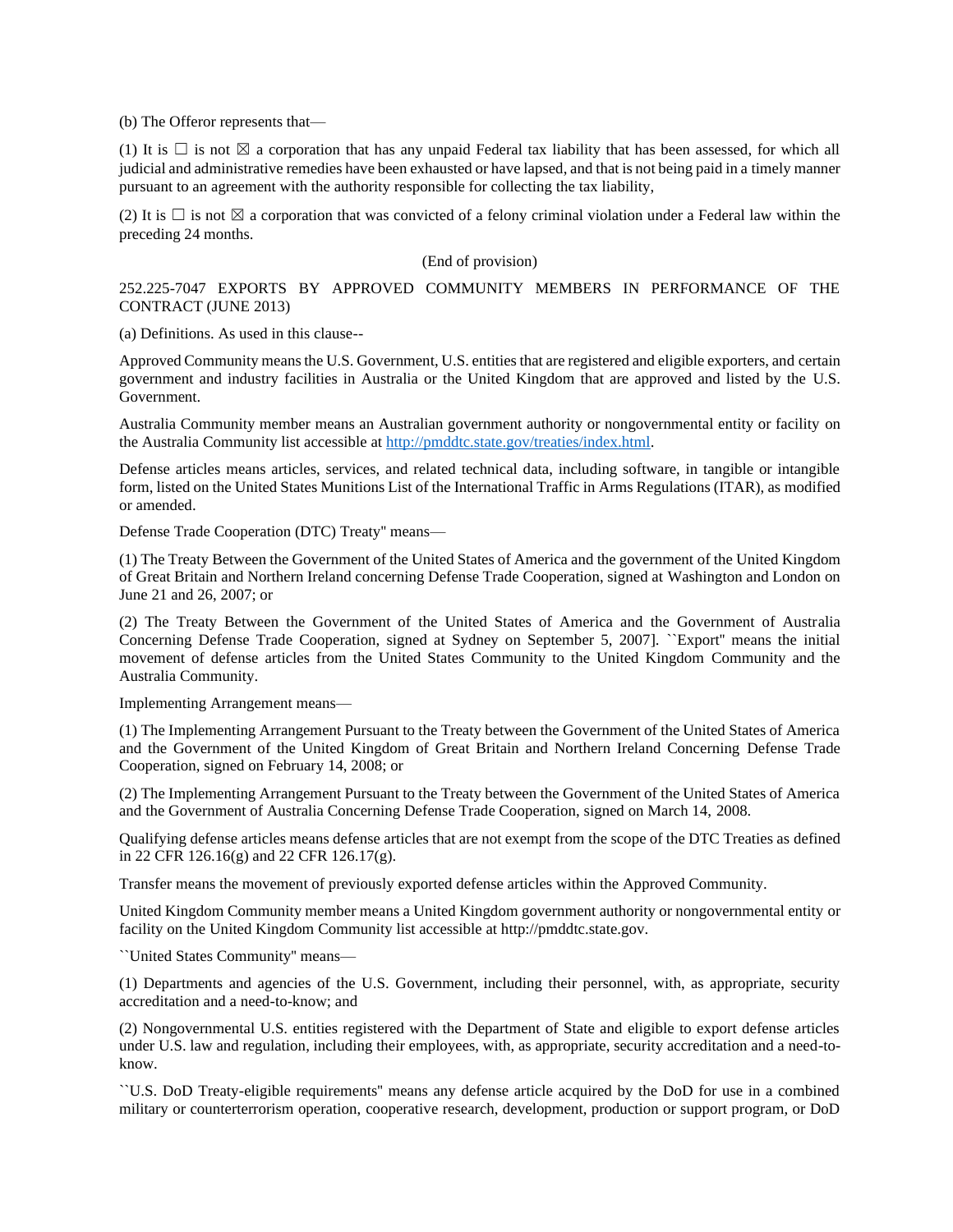end use, as described in Article 3 of the U.S.-U.K. DTC Treaty and sections 2 and 3 of the associated Implementing Arrangement; and Article 3 of the U.S.-Australia DTC Treaty and sections 2 and 3 of the associated Implementing Arrangement.

(b) All contract line items in this contract, except any identified in this paragraph, are intended to satisfy U.S. DoD Treaty-eligible requirements. Specific defense articles that are not U.S. DoD Treaty-eligible will be identified as such in those contract line items that are otherwise U.S. DoD Treaty-eligible.

## CONTRACT LINE ITEMS NOT INTENDED TO SATISFY U.S. DoD TREATY-ELIGIBLE REQUIREMENTS:

### [NONE]

(c) Subject to the other terms and conditions of this contract that affect the acceptability of foreign sources or foreign end products, components, parts, or materials, Approved Community members are permitted, but not required, to use the DTC Treaties for exports or transfers of qualifying defense articles in performance of the contract.

## 252.227-7018 RIGHTS IN NONCOMMERCIAL TECHNICAL DATA AND COMPUTER SOFTWARE— SMALL BUSINESS INNOVATION RESEARCH (SBIR) PROGRAM (MAR 2020) (DEVIATION 2020-O0007)

(a) Definitions. As used in this clause—

(1) "Commercial computer software" means software developed or regularly used for nongovernmental purposes which—

(i) Has been sold, leased, or licensed to the public;

(ii) Has been offered for sale, lease, or license to the public;

(iii) Has not been offered, sold, leased, or licensed to the public but will be available for commercial sale, lease, or license in time to satisfy the delivery requirements of this contract; or

(iv) Satisfies a criterion expressed in paragraph  $(a)(1)(i)$ ,  $(ii)$ , or  $(iii)$  of this clause and would require only minor modification to meet the requirements of this contract.

(2) "Computer database" means a collection of recorded data in a form capable of being processed by a computer. The term does not include computer software.

(3) "Computer program" means a set of instructions, rules, or routines, recorded in a form that is capable of causing a computer to perform a specific operation or series of operations.

(4) "Computer software" means computer programs, source code, source code listings, object code listings, design details, algorithms, processes, flow charts, formulae, and related material that would enable the software to be reproduced, recreated, or recompiled. Computer software does not include computer databases or computer software documentation.

(5) "Computer software documentation" means owner's manuals, user's manuals, installation instructions, operating instructions, and other similar items, regardless of storage medium, that explain the capabilities of the computer software or provide instructions for using the software.

(6) "Covered Government support contractor" means a contractor (other than a litigation support contractor covered by 252.204-7014) under a contract, the primary purpose of which is to furnish independent and impartial advice or technical assistance directly to the Government in support of the Government's management and oversight of a program or effort (rather than to directly furnish an end item or service to accomplish a program or effort), provided that the contractor—

(i) Is not affiliated with the prime contractor or a first-tier subcontractor on the program or effort, or with any direct competitor of such prime contractor or any such first-tier subcontractor in furnishing end items or services of the type developed or produced on the program or effort; and

(ii) Receives access to the technical data or computer software for performance of a Government contract that contains the clause at 252.227-7025, Limitations on the Use or Disclosure of Government-Furnished Information Marked with Restrictive Legends.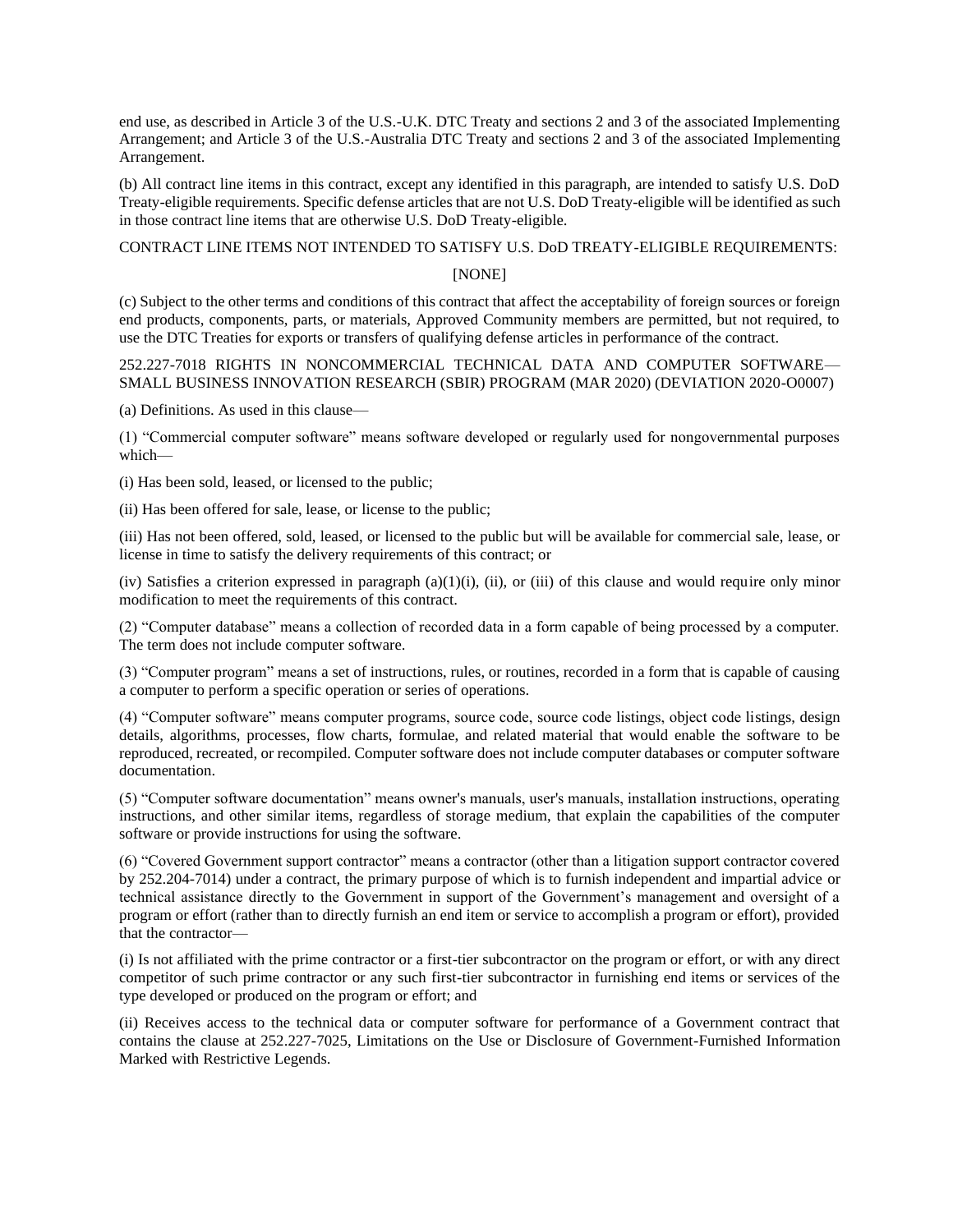(7) "Data" means recorded information, regardless of the form or method of the recording. The term includes technical data and computer software. The term does not include information incidental to contract administration, such as financial, administrative, cost or pricing, or management information.

(8) "Detailed manufacturing or process data" means technical data that describe the steps, sequences, and conditions of manufacturing, processing or assembly used by the manufacturer to produce an item or component or to perform a process.

(9) "Developed" means—

(i) (Applicable to technical data other than computer software documentation.) An item, component, or process exists and is workable. Thus, the item or component must have been constructed or the process practiced. Workability is generally established when the item, component, or process has been analyzed or tested sufficiently to demonstrate to reasonable people skilled in the applicable art that there is a high probability that it will operate as intended. Whether, how much, and what type of analysis or testing is required to establish workability depends on the nature of the item, component, or process, and the state of the art. To be considered "developed," the item, component, or process need not be at the stage where it could be offered for sale or sold on the commercial market, nor must the item, component or process be actually reduced to practice within the meaning of Title 35 of the United States Code;

(ii) A computer program has been successfully operated in a computer and tested to the extent sufficient to demonstrate to reasonable persons skilled in the art that the program can reasonably be expected to perform its intended purpose;

(iii) Computer software, other than computer programs, has been tested or analyzed to the extent sufficient to demonstrate to reasonable persons skilled in the art that the software can reasonably be expected to perform its intended purpose; or

(iv) Computer software documentation required to be delivered under a contract has been written, in any medium, in sufficient detail to comply with requirements under that contract.

(10) Developed exclusively at private expense means development was accomplished entirely with costs charged to indirect cost pools, costs not allocated to a government contract, or any combination thereof.

(i) Private expense determinations should be made at the lowest practicable level.

(ii) Under fixed-price contracts, when total costs are greater than the firm-fixed-price or ceiling price of the contract, the additional development costs necessary to complete development shall not be considered when determining whether development was at government, private, or mixed expense.

(11) Developed exclusively with government funds means development was not accomplished exclusively or partially at private expense.

(12) Developed with mixed funding means development was accomplished partially with costs charged to indirect cost pools and/or costs not allocated to a government contract, and partially with costs charged directly to a government contract.

(13) Form, fit, and function data means technical data that describe the required overall physical, functional, and performance characteristics (along with the qualification requirements, if applicable) of an item, component, or process to the extent necessary to permit identification of physically and functionally interchangeable items.

(14) Generated means technical data or computer software first created in the performance of this contract.

(15) Government purpose means any activity in which the United States Government is a party, including cooperative agreements with international or multi-national defense organizations or sales or transfers by the United States Government to foreign governments or international organizations. Government purposes include competitive procurement, but do not include the rights to use, modify, reproduce, release, perform, display, or disclose technical data or computer software for commercial purposes or authorize others to do so.

(16) Government purpose rights means the rights to—

(i) Use, modify, reproduce, release, perform, display, or disclose technical data or computer software within the Government without restriction; and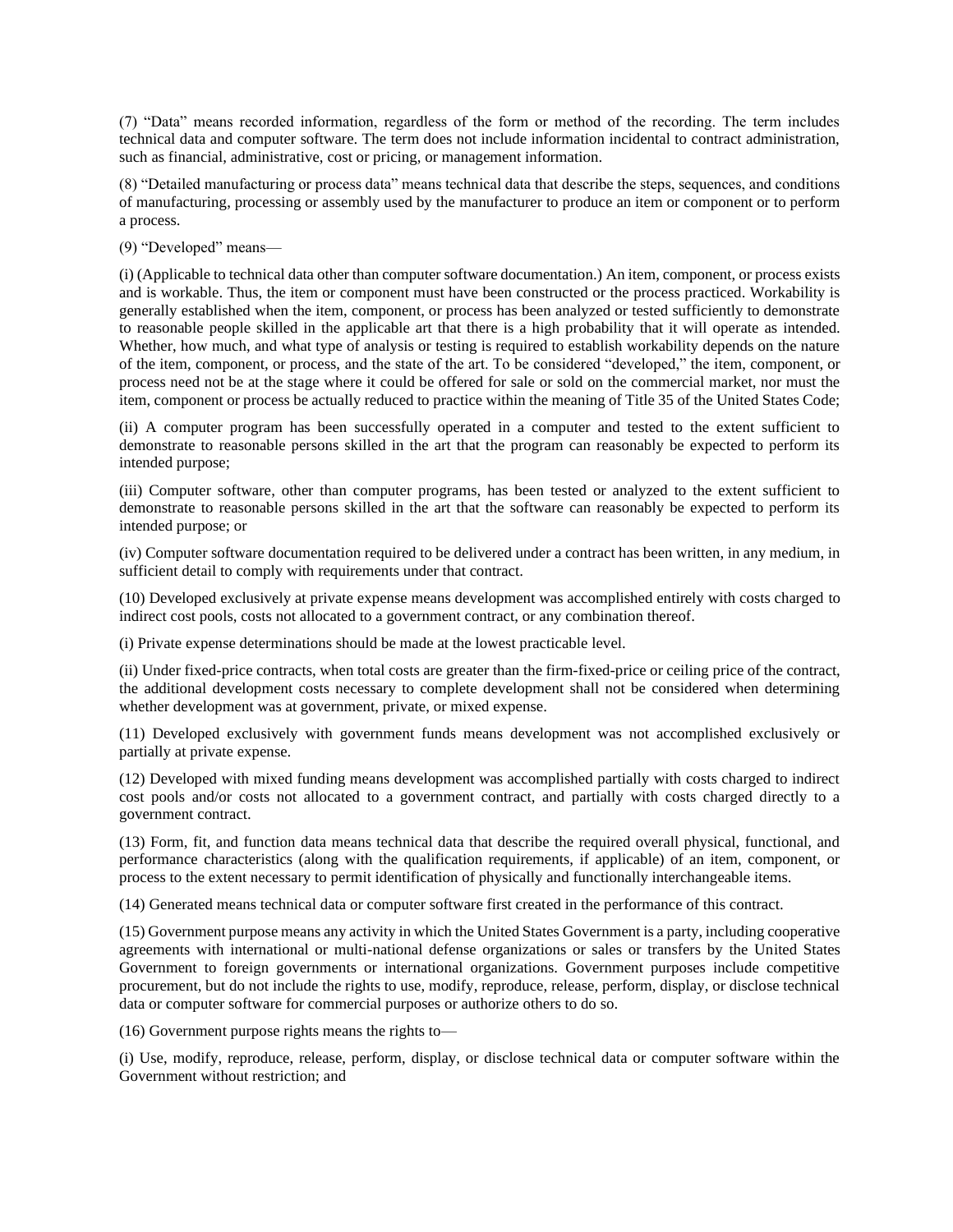(ii) Release or disclose technical data or computer software outside the Government and authorize persons to whom release or disclosure has been made to use, modify, reproduce, release, perform, display, or disclose that data for United States Government purposes.

(17) Limited rights means the rights to use, modify, reproduce, release, perform, display, or disclose technical data, in whole or in part, within the Government. The Government may not, without the written permission of the party asserting limited rights, release or disclose the technical data outside the Government, use the technical data for manufacture, or authorize the technical data to be used by another party, except that the Government may reproduce, release, or disclose such data or authorize the use or reproduction of the data by persons outside the Government if—

(i) The production, release, disclosure, or use is—

(A) Necessary for emergency repair and overhaul; or

(B) A release or disclosure to—

(1) A covered Government support contractor in performance of its covered Government support contracts for use, modification, reproduction, performance, display, or release or disclosure to a person authorized to receive limited rights technical data; or

(2) A foreign government, of technical data other than detailed manufacturing or process data, when use of such data by the foreign government is in the interest of the Government and is required for evaluational or informational purposes;

(ii) The recipient of the technical data is subject to a prohibition on the further reproduction, release, disclosure, or use of the technical data; and

(iii) The Contractor or subcontractor asserting the restriction is notified of such reproduction, release, disclosure, or use.

(18) Minor modification means a modification that does not significantly alter the nongovernmental function or purpose of computer software or is of the type customarily provided in the commercial marketplace.

(19) Noncommercial computer software means software that does not qualify as commercial computer software under paragraph  $(a)(1)$  of this clause.

(20) Restricted rights apply only to noncommercial computer software and mean the Government's rights to—

(i) Use a computer program with one computer at one time. The program may not be accessed by more than one terminal or central processing unit or time shared unless otherwise permitted by this contract;

(ii) Transfer a computer program to another Government agency without the further permission of the Contractor if the transferor destroys all copies of the program and related computer software documentation in its possession and notifies the licensor of the transfer. Transferred programs remain subject to the provisions of this clause;

(iii) Make the minimum number of copies of the computer software required for safekeeping (archive), backup, or modification purposes;

(iv) Modify computer software provided that the Government may—

(A) Use the modified software only as provided in paragraphs (a)(20)(i) and (iii) of this clause; and

(B) Not release or disclose the modified software except as provided in paragraphs (a)(20)(ii), (v), (vi), and (vii) of this clause;

(v) Permit contractors or subcontractors performing service contracts (see 37.101 of the Federal Acquisition Regulation) in support of this or a related contract to use computer software to diagnose and correct deficiencies in a computer program, to modify computer software to enable a computer program to be combined with, adapted to, or merged with other computer programs or when necessary to respond to urgent tactical situations, provided that—

(A) The Government notifies the party which has granted restricted rights that a release or disclosure to particular contractors or subcontractors was made;

(B) Such contractors or subcontractors are subject to the non-disclosure agreement at 227.7103-7 of the Defense Federal Acquisition Regulation Supplement or are Government contractors receiving access to the software for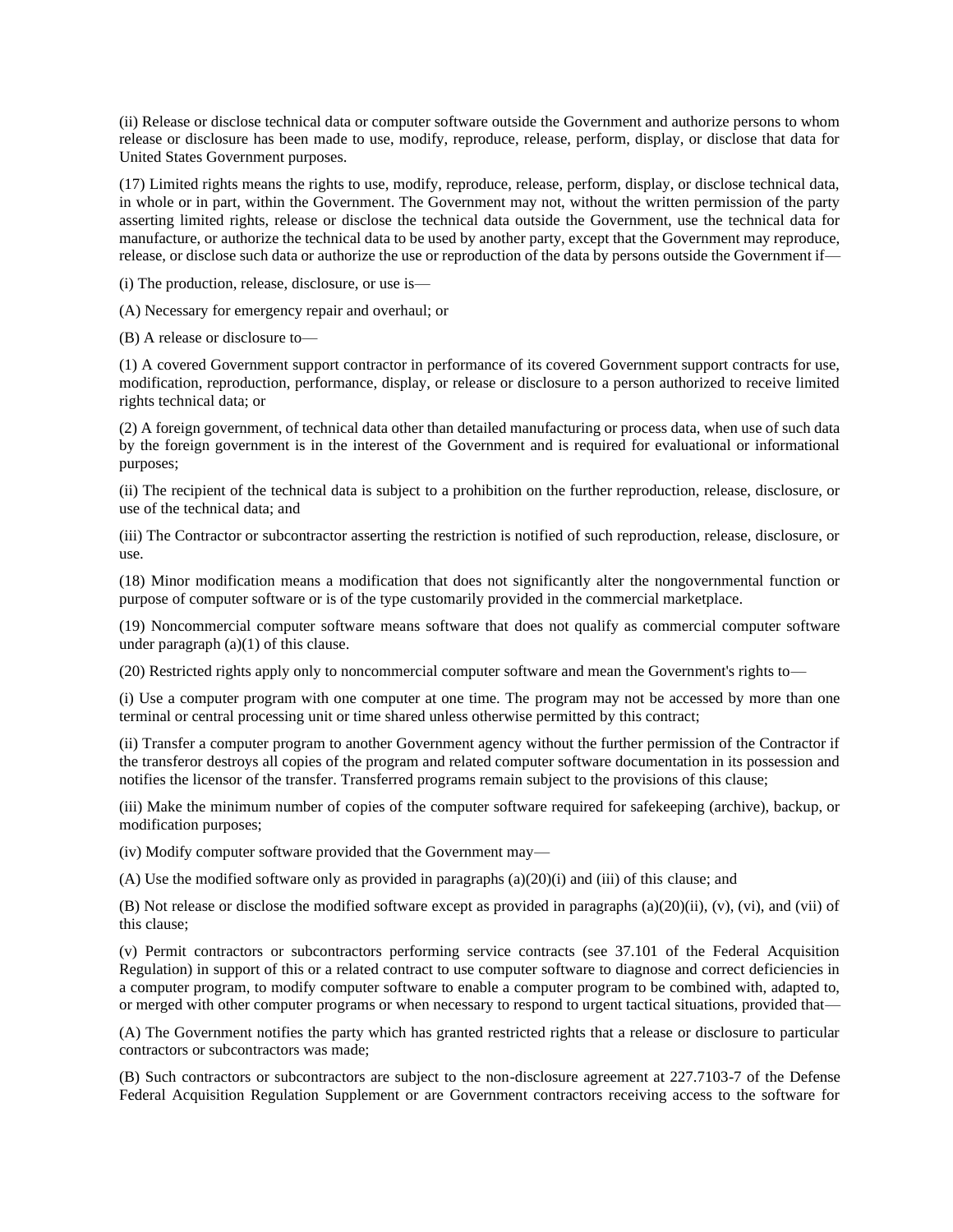performance of a Government contract that contains the clause at 252.227-7025, Limitations on the Use or Disclosure of Government-Furnished Information Marked with Restrictive Legends;

(C) The Government shall not permit the recipient to decompile, disassemble, or reverse engineer the software, or use software decompiled, disassembled, or reverse engineered by the Government pursuant to paragraph (a)(20)(iv) of this clause, for any other purpose; and

(D) Such use is subject to the limitations in paragraphs (a)(20)(i) through (iii) of this clause;

(vi) Permit contractors or subcontractors performing emergency repairs or overhaul of items or components of items procured under this or a related contract to use the computer software when necessary to perform the repairs or overhaul, or to modify the computer software to reflect the repairs or overhaul made, provided that—

(A) The intended recipient is subject to the non-disclosure agreement at 227.7103-7 or is a Government contractor receiving access to the software for performance of a Government contract that contains the clause at 252.227-7025, Limitations on the Use or Disclosure of Government Furnished Information Marked with Restrictive Legends;

(B) The Government shall not permit the recipient to decompile, disassemble, or reverse engineer the software, or use software decompiled, disassembled, or reverse engineered by the Government pursuant to paragraph (a)(20)(iv) of this clause, for any other purpose; and

(C) Such use is subject to the limitations in paragraphs (a)(20)(i) through (iii) of this clause; and

(vii) Permit covered Government support contractors in the performance of Government contracts that contain the clause at 252.227-7025, Limitations on the Use or Disclosure of Government-Furnished Information Marked with Restrictive Legends, to use, modify, reproduce, perform, display, or release or disclose the computer software to a person authorized to receive restricted rights computer software, provided that—

(A) The Government shall not permit the covered Government support contractor to decompile, disassemble, or reverse engineer the software, or use software decompiled, disassembled, or reverse engineered by the Government pursuant to the paragraph (a)(20)(iv) of this clause, for any other purpose; and

(B) Such use is subject to the limitations in paragraphs (a)(20)(i) through (iv) of this clause.

(21) "SBIR data" means all data developed or generated in the performance of a SBIR contract.

(22) "SBIR data protection period" means the period of time during which the Government is obligated to protect SBIR data against unauthorized use and disclosure in accordance with SBIR data rights. The SBIR protection period begins on the date of award of the contract under which the SBIR data are developed or generated and ends 20 years after that date. This protection period is not extended by any subsequent SBIR contracts under which any portion of that SBIR data is used or delivered. The SBIR data protection period of any such subsequent SBIR contract applies only to the SBIR data that are developed or generated under that subsequent contract.

(23) "SBIR data rights" means the Government's rights, during the SBIR data protection period, in SBIR data covered by paragraph  $(b)(5)$  of this clause, as follows:

(i) Limited rights in such SBIR technical data; and

(ii) Restricted rights in such SBIR computer software.

(24) "Technical data" means recorded information, regardless of the form or method of the recording, of a scientific or technical nature (including computer software documentation). The term does not include computer software or information incidental to contract administration, such as financial and/or management information.

(25) "Unlimited rights" means rights to use, modify, reproduce, release, perform, display, or disclose, technical data or computer software in whole or in part, in any manner and for any purpose whatsoever, and to have or authorize others to do so.

(b) Rights in technical data and computer software. The Contractor grants or shall obtain for the Government the following royalty-free, world-wide, nonexclusive, irrevocable license rights in technical data or noncommercial computer software. All rights not granted to the Government are retained by the Contractor.

(1) Unlimited rights. The Government shall have unlimited rights in technical data, including computer software documentation, or computer software, including such data generated under this contract, that are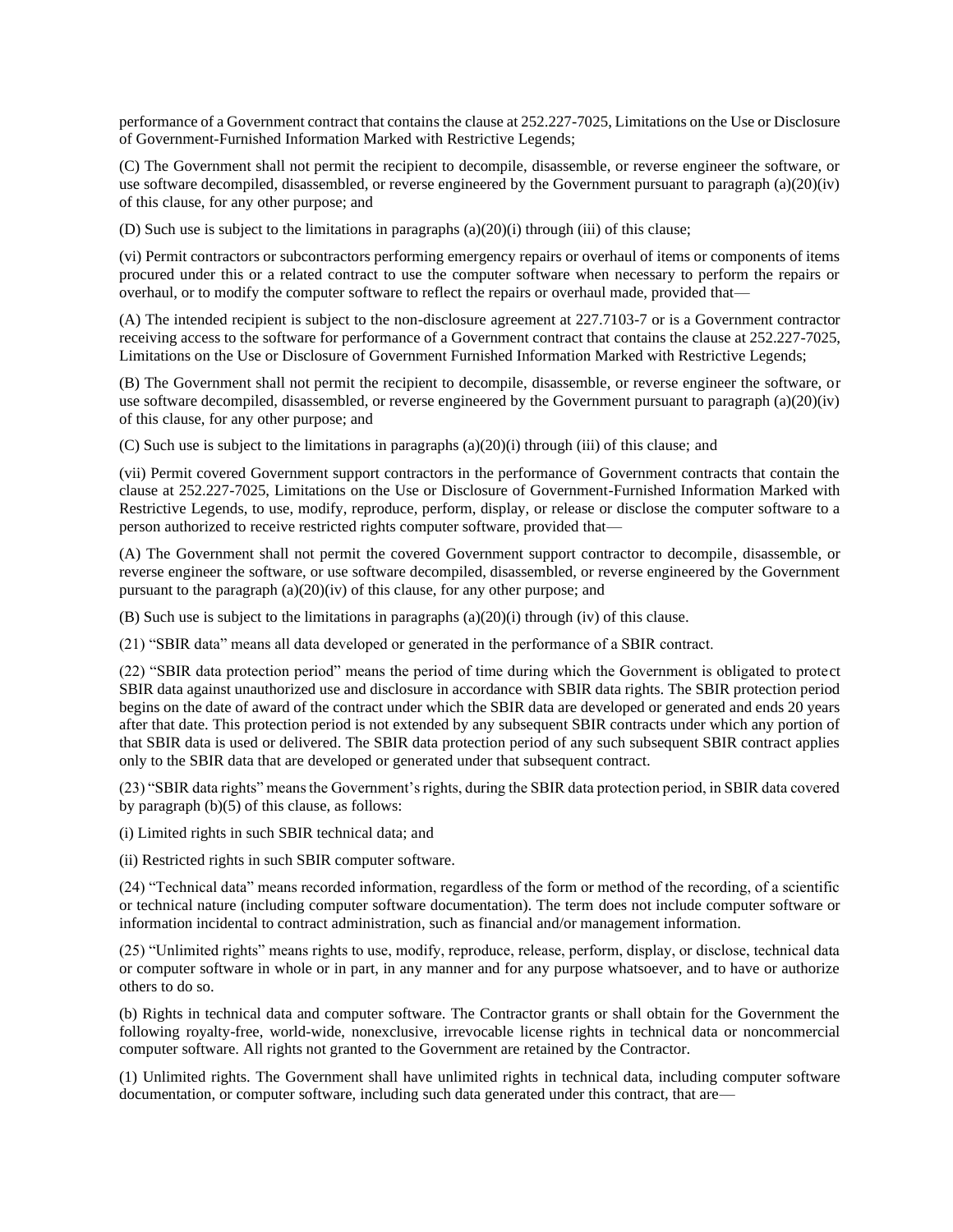(i) Form, fit, and function data;

(ii) Necessary for installation, operation, maintenance, or training purposes (other than detailed manufacturing or process data);

(iii) Corrections or changes to Government-furnished technical data or computer software;

(iv) Otherwise publicly available or have been released or disclosed by the Contractor or a subcontractor without restrictions on further use, release or disclosure other than a release or disclosure resulting from the sale, transfer, or other assignment of interest in the technical data or computer software to another party or the sale or transfer of some or all of a business entity or its assets to another party;

(v) Data in which the Government has acquired previously unlimited rights under another Government contract or as a result of negotiations;

(vi) Data furnished to the Government, under this or any other Government contract or subcontract thereunder, with—

(A) Government purpose license rights, limited rights, or restricted rights, and the restrictive condition(s) has/have expired; or

(B) Government purpose rights and the Contractor's exclusive right to use such data for commercial purposes has expired; and

(vii) Computer software documentation generated or required to be delivered under this contract.

(2) Government purpose rights.

(i) The Government shall have government purpose rights for the period specified in paragraph (b)(2)(ii) of this clause in data that are—

(A) Not SBIR data, and are—

(1) Technical data pertaining to items, components, or processes developed with mixed funding, or computer software developed with mixed funding, except when the Government is entitled to unlimited rights in such data as provided in paragraph (b)(1) of this clause; or

(2) Created with mixed funding in the performance of a contract that does not require the development, manufacture, construction, or productions of items, components, or processes; or

(B) SBIR data, upon expiration of the SBIR data protection period.

(ii)(A) For the non-SBIR data described in paragraph  $(b)(2)(i)(A)$  of this clause, the Government shall have Government purpose rights for a period of five years, or such other period as may be negotiated. This period shall commence upon execution of the contract, subcontract, letter contract (or similar contractual instrument), or contract modification (including a modification to exercise an option) that required development of the items, components, or processes, or creation of the data described in paragraph  $(b)(2)(i)(A)(2)$  of this clause. Upon expiration of the fiveyear or other negotiated period, the Government shall have unlimited rights in the data.

(B) For the SBIR data described in paragraph  $(b)(2)(i)(B)$  of this clause, the Government shall have Government purpose rights perpetually, or for such other period as may be negotiated. This period commences upon the expiration of the SBIR data protection period. Upon expiration of any such negotiated period, the Government shall have unlimited rights in the data.

(iii) The Government shall not release or disclose data in which it has government purpose rights unless—

(A) Prior to release or disclosure, the intended recipient is subject to the nondisclosure agreement at 227.7103-7 of the Defense Federal Acquisition Regulation Supplement (DFARS); or

(B) The recipient is a Government contractor receiving access to the data for performance of a Government contract that contains the clause at DFARS 252.227-7025, Limitations on the Use or Disclosure of Government-Furnished Information Marked with Restrictive Legends.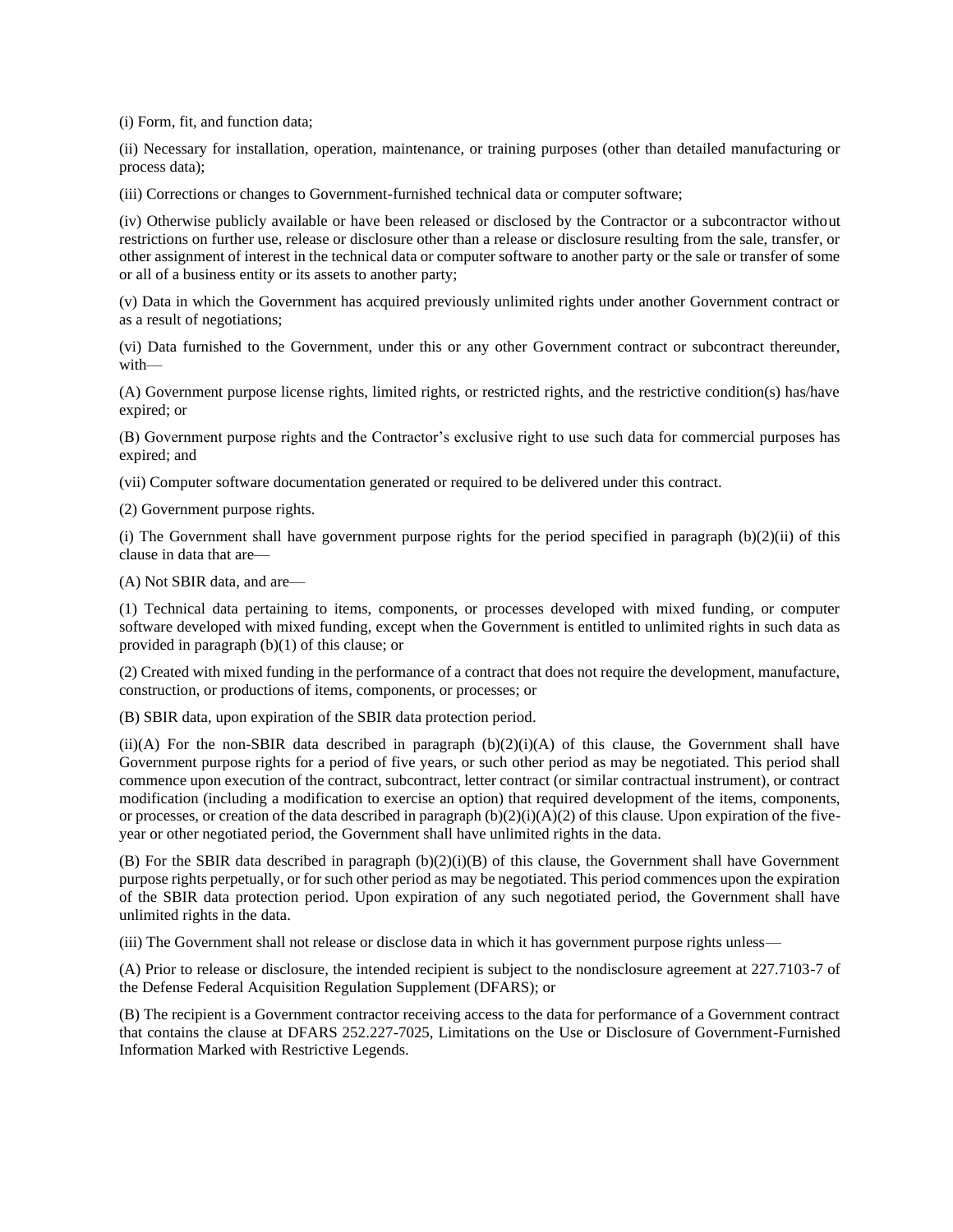(iv) The Contractor has the exclusive right, including the right to license others, to use technical data in which the Government has obtained government purpose rights under this contract for any commercial purpose during the time period specified in the government purpose rights legend prescribed in paragraph (f)(2) of this clause.

(3) Limited rights. The Government shall have limited rights in technical data, that were not generated under this contract, pertain to items, components or processes developed exclusively at private expense, and are marked, in accordance with the marking instructions in paragraph  $(f)(1)$  of this clause, with the legend prescribed in paragraph (f)(3) of this clause.

(4) Restricted rights in computer software. The Government shall have restricted rights in noncommercial computer software required to be delivered or otherwise furnished to the Government under this contract that were developed exclusively at private expense and were not generated under this contract.

(5) SBIR data rights. Except for technical data, including computer software documentation, or computer software in which the Government has unlimited rights under paragraph (b)(1) of this clause, the Government shall have SBIR data rights, during the SBIR data protection period of this contract, in all SBIR data.

(6) Specifically negotiated license rights. The standard license rights granted to the Government under paragraphs (b)(1) through (b)(5) of this clause may be modified by mutual agreement to provide such rights as the parties consider appropriate but shall not provide the Government lesser rights in technical data, including computer software documentation, than are enumerated in paragraph (a)(17) of this clause or lesser rights in computer software than are enumerated in paragraph

(a)(20) of this clause. Any rights so negotiated shall be identified in a license agreement made part of this contract.

(7) Prior government rights. Technical data, including computer software documentation, or computer software that will be delivered, furnished, or otherwise provided to the Government under this contract, in which the Government has previously obtained rights shall be delivered, furnished, or provided with the pre-existing rights, unless—

(i) The parties have agreed otherwise; or

(ii) Any restrictions on the Government's rights to use, modify, release, perform, display, or disclose the technical data or computer software have expired or no longer apply.

(8) Release from liability. The Contractor agrees to release the Government from liability for any release or disclosure of technical data, computer software, or computer software documentation made in accordance with paragraph  $(a)(15)$ ,  $(a)(19)$ ,

or (b)(5) of this clause, or in accordance with the terms of a license negotiated under paragraph (b)(6) of this clause, or by others to whom the recipient has released or disclosed the data, software, or documentation and to seek relief solely from the party who has improperly used, modified, reproduced, released, performed, displayed, or disclosed Contractor data or software marked with restrictive legends.

(9) Covered Government support contractors. The Contractor acknowledges that—

(i) Limited rights technical data and restricted rights computer software are authorized to be released or disclosed to covered Government support contractors;

(ii) The Contractor will be notified of such release or disclosure;

(iii) The Contractor may require each such covered Government support contractor to enter into a non-disclosure agreement directly with the Contractor (or the party asserting restrictions as identified in a restrictive legend) regarding the covered Government support contractor's use of such data or software, or alternatively that the Contractor (or party asserting restrictions) may waive in writing the requirement for an non-disclosure agreement; and

(iv) Any such non-disclosure agreement shall address the restrictions on the covered Government support contractor's use of the data or software as set forth in the clause at 252.227-7025, Limitations on the Use or Disclosure of Government-Furnished Information Marked with Restrictive Legends. The non-disclosure agreement shall not include any additional terms and conditions unless mutually agreed to by the parties to the non-disclosure agreement.

(c) Rights in derivative computer software or computer software documentation. The Government shall retain its rights in the unchanged portions of any computer software or computer software documentation delivered under this contract that the Contractor uses to prepare, or includes in, derivative software or documentation.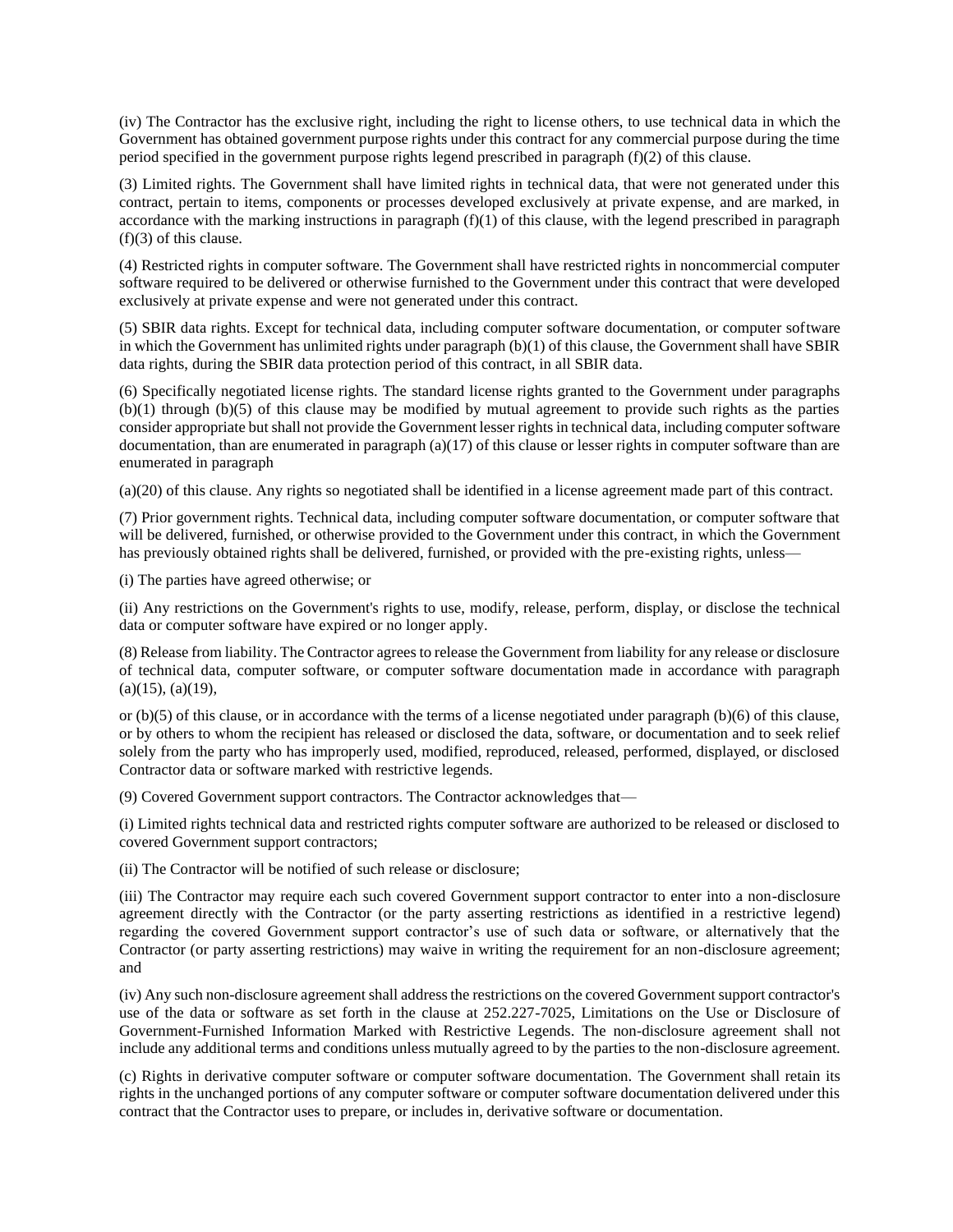(d) Third party copyrighted technical data and computer software. The Contractor shall not, without the written approval of the Contracting Officer, incorporate any copyrighted technical data, including computer software documentation, or computer software in the data or software to be delivered under this contract unless the Contractor is the copyright owner or has obtained for the Government the license rights necessary to perfect a license or licenses in the deliverable data or

software of the appropriate scope set forth in paragraph (b) of this clause and, prior to delivery of such—

(1) Technical data, has affixed to the transmittal document a statement of the license rights obtained; or (2) Computer software, has provided a statement of the license rights obtained in a form acceptable to the Contracting Officer.

(e) Identification and delivery of technical data or computer software to be furnished with restrictions on use, release, or disclosure.

(1) This paragraph does not apply to technical data or computer software that were or will be generated under this contract or to restrictions based solely on copyright.

(2) Except as provided in paragraph (e)(3) of this clause, technical data or computer software that the Contractor asserts should be furnished to the Government with restrictions on use, release, or disclosure is identified in an attachment to this contract (the Attachment). The Contractor shall not deliver any technical data or computer software with restrictive markings unless the technical data or computer software are listed on the Attachment.

(3) In addition to the assertions made in the Attachment, other assertions may be identified after award when based on new information or inadvertent omissions unless the inadvertent omissions would have materially affected the source selection decision. Such identification and assertion shall be submitted to the Contracting Officer as soon as practicable prior to the scheduled date for delivery of the technical data or computer software, in the following format, and signed by an official authorized to contractually obligate the Contractor:

Identification and Assertion of Restrictions on the Government's Use, Release, or Disclosure of Technical Data or Computer Software.

The Contractor asserts for itself, or the persons identified below, that the Government's rights to use, release, or disclose the following technical data or computer software should be restricted:

| <b>Technical Data or</b><br><b>Computer Software</b> |             |                        | Name of Person   |
|------------------------------------------------------|-------------|------------------------|------------------|
| to be Furnished                                      | Basis for   | <b>Asserted Rights</b> | Asserting        |
| With Restrictions*                                   | Assertion** | $\text{Categorical}$   | Restrictions**** |
| LIS'I                                                | LIST        |                        |                  |

\*If the assertion is applicable to items, components, or processes developed at private expense, identify both the technical data and each such item, component, or process.

\*\*Generally, development at private expense, either exclusively or partially, is the only basis for asserting restrictions on the Government's rights to use, release, or disclose technical data or computer software. Indicate whether development was exclusively or partially at private expense. If development was not at private expense, enter the specific reason for asserting that the Government's rights should be restricted.

\*\*\*Enter asserted rights category (e.g., limited rights, restricted rights, government purpose rights, or government purpose license rights from a prior contract, SBIR data rights under another contract, or specifically negotiated licenses).

\*\*\*\*Corporation, individual, or other person, as appropriate.

Date

Printed Name and Title

Signature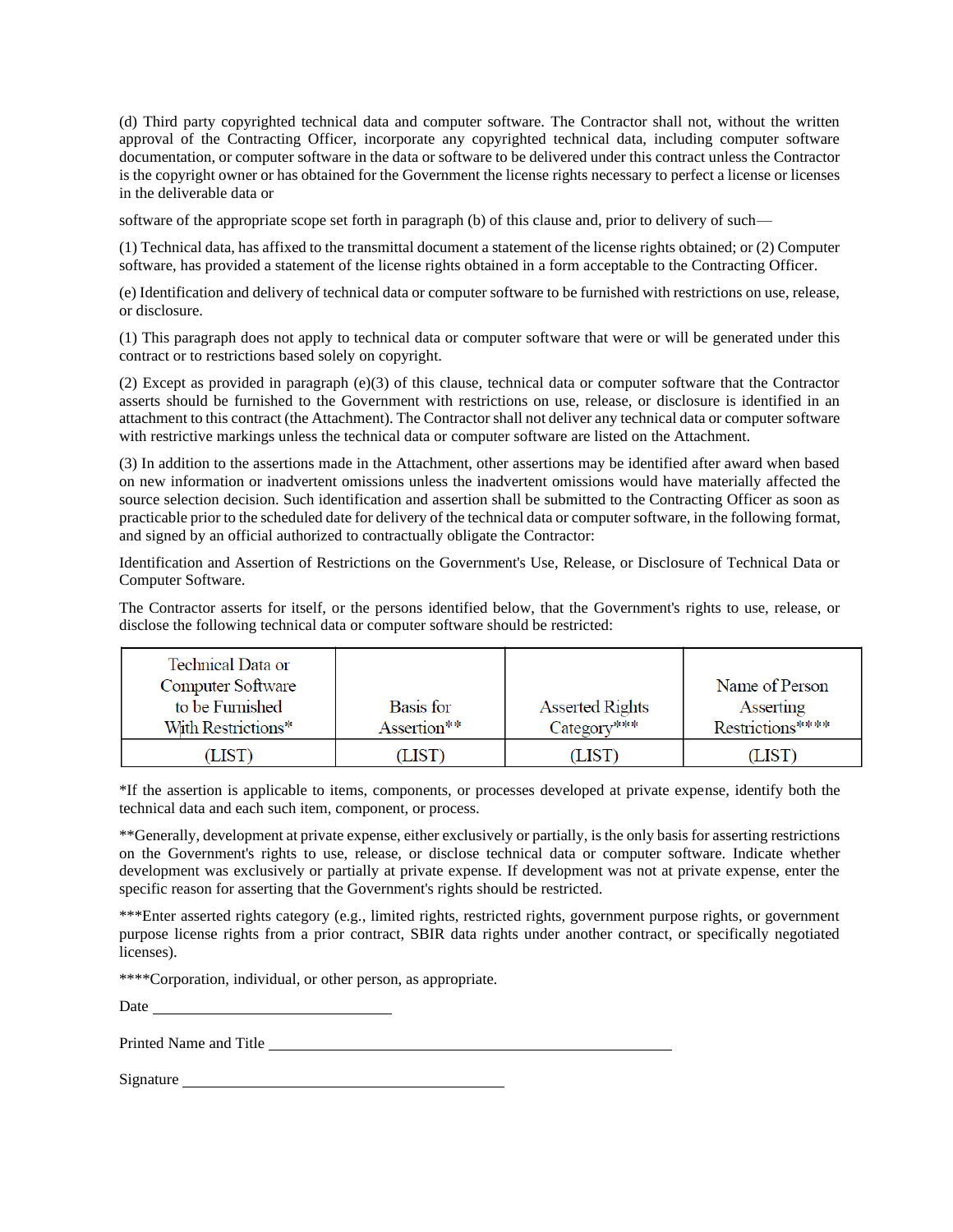(End of identification and assertion)

(4) When requested by the Contracting Officer, the Contractor shall provide sufficient information to enable the Contracting Officer to evaluate the Contractor's assertions. The Contracting Officer reserves the right to add the Contractor's assertions to the Attachment and validate any listed assertions, at a later date, in accordance with the procedures of the Validation of Asserted Restrictions—Computer Software and/or Validation of Restrictive Markings on Technical Data clauses of this contract.

(f) Marking requirements. The Contractor, and its subcontractors or suppliers, may only assert restrictions on the Government's rights to use, modify, reproduce, release, perform, display, or disclose technical data or computer software to be delivered under this contract by marking the deliverable data or software subject to restriction. Except as provided in paragraph (f)(7) of this clause, only the following markings are authorized under this contract: the limited rights legend at paragraph  $(f)(3)$  of this clause; the restricted rights legend at paragraph  $(f)(4)$  of this clause, the SBIR data rights legend at paragraph  $(f)(5)$  of this clause, or the special license rights legend at paragraph  $(f)(6)$ of this clause; and/or a notice of copyright as prescribed under 17 U.S.C. 401 or 402.

(1) General marking instructions. The Contractor, or its subcontractors or suppliers, shall conspicuously and legibly mark the appropriate legend to all technical data and computer software that qualify for such markings. The authorized legends shall be placed on the transmittal document or storage container and, for printed material, each page of the printed material containing technical data or computer software for which restrictions are asserted. When only portions of a page of printed material are subject to the asserted restrictions, such portions shall be identified by circling, underscoring, with a note, or other appropriate identifier. Technical data or computer software transmitted directly from one computer or computer terminal to another shall contain a notice of asserted restrictions. However, instructions that interfere with or delay the operation of computer software in order to display a restrictive rights legend or other license statement at any time prior to or during use of the computer software, or otherwise cause such interference or delay, shall not be inserted in software that will or might be used in combat or situations that simulate combat conditions, unless the Contracting Officer's written permission to deliver such software has been obtained prior to delivery. Reproductions of technical data, computer software, or any portions thereof subject to asserted restrictions shall also reproduce the asserted restrictions.

(2) Government purpose rights markings. Data delivered or otherwise furnished to the Government with government purpose rights shall be marked as follows:

GOVERNMENT PURPOSE RIGHTS

Contract No.

Contractor Name

Contractor Address

Expiration Date

(End of legend)

(3) Limited rights markings. Technical data not generated under this contract that pertain to items, components, or processes developed exclusively at private expense and delivered or otherwise furnished with limited rights shall be marked with the following legend:

LIMITED RIGHTS

Contract No.

The Government's rights to use, modify, reproduce, release, perform, display, or disclose these data are restricted by paragraph (b)(2) of the Rights in Noncommercial Technical Data and Computer Software—Small Business Innovation Research (SBIR) Program clause contained in the above identified contract. No restrictions apply after the expiration date shown above. Any reproduction of data or portions thereof marked with this legend must also reproduce the markings.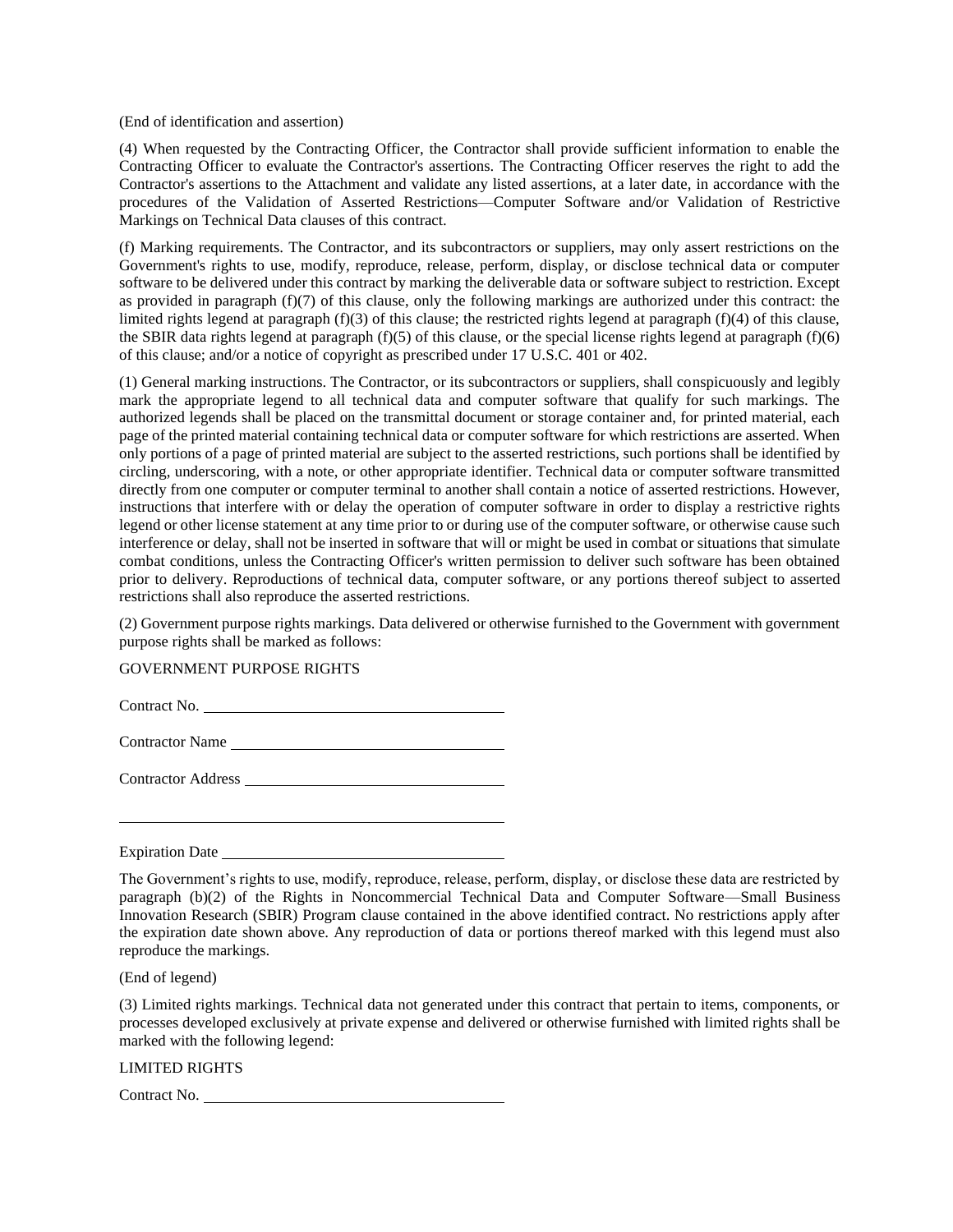Contractor Name

Contractor Address

The Government's rights to use, modify, reproduce, release, perform, display, or disclose these technical data are restricted by paragraph (b)(3) of the Rights in Noncommercial Technical Data and Computer Software—Small Business Innovation Research (SBIR) Program clause contained in the above identified contract. Any reproduction of technical data or portions thereof marked with this legend must also reproduce the markings. Any person, other than the Government, who has been provided access to such data must promptly notify the above-named Contractor.

(End of legend)

(4) Restricted rights markings. Computer software delivered or otherwise furnished to the Government with restricted rights shall be marked with the following legend:

RESTRICTED RIGHTS

Contract No.

Contractor Name

Contractor Address

The Government's rights to use, modify, reproduce, release, perform, display, or disclose this software are restricted by paragraph (b)(4) of the Rights in Noncommercial Technical Data and Computer Software—Small Business Innovation Research (SBIR) Program clause contained in the above identified contract. Any reproduction of computer software or portions thereof marked with this legend must also reproduce the markings. Any person, other than the Government, who

has been provided access to such software must promptly notify the above-named Contractor.

(End of legend)

(5) SBIR data rights markings. Except for technical data or computer software in which the Government has acquired unlimited rights under paragraph (b)(1) of this clause, or negotiated special license rights as provided in paragraph (b)(6) of this clause, technical data or computer software generated under this contract shall be marked with the following legend.

The Contractor shall enter the expiration date for the SBIR data protection period on the legend:

SBIR DATA RIGHTS Contract No. Contractor Name Contractor Address

Expiration of SBIR Data Protection Period

The Government's rights to use, modify, reproduce, release, perform, display, or disclose technical data or computer software marked with this legend are restricted during the period shown as provided in paragraph (b)(5) of the Rights in Noncommercial Technical Data and Computer Software–Small Business Innovation Research (SBIR) Program clause contained in the above identified contract. After the expiration date shown above, the Government has perpetual government purpose rights as provided in paragraph (b)(5) of that clause. Any reproduction of technical data, computer software, or portions thereof marked with this legend must also reproduce the markings.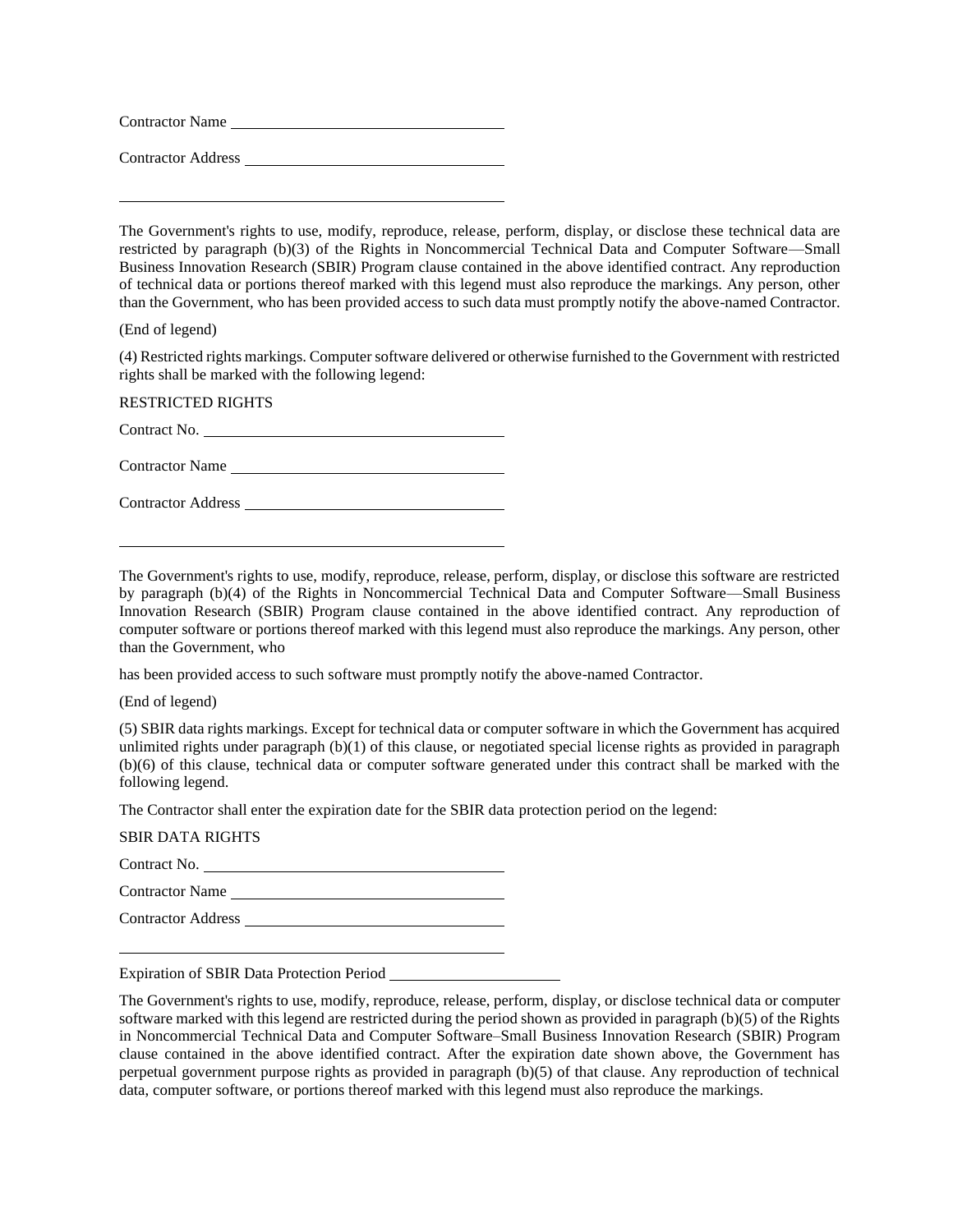(End of legend)

(6) Special license rights markings.

(i) Technical data or computer software in which the Government's rights stem from a specifically negotiated license shall be marked with the following legend:

### SPECIAL LICENSE RIGHTS

The Government's rights to use, modify, reproduce, release, perform, display, or disclose this technical data or computer software are restricted by Contract No. (Insert contract number), License No. (Insert license identifier). Any reproduction of technical data, computer software, or portions thereof marked with this legend must also reproduce the markings. (End of legend)

(ii) For purposes of this clause, special licenses do not include government purpose license rights acquired under a prior contract (see paragraph (b)(7) of this clause).

(7) Pre-existing data markings. If the terms of a prior contract or license permitted the Contractor to restrict the Government's rights to use, modify, reproduce, release, perform, display, or disclose technical data or computer software, and those restrictions are still applicable, the Contractor may mark such data or software with the appropriate restrictive legend for which the data or software qualified under the prior contract or license. The marking procedures in paragraph (f)(1) of this clause shall be followed.

(g) Contractor procedures and records. Throughout performance of this contract, the Contractor, and its subcontractors or suppliers that will deliver technical data or computer software with other than unlimited rights, shall—

(1) Have, maintain, and follow written procedures sufficient to assure that restrictive markings are used only when authorized by the terms of this clause; and

(2) Maintain records sufficient to justify the validity of any restrictive markings on technical data or computer software delivered under this contract.

(h) Removal of unjustified and nonconforming markings.

(1) Unjustified markings. The rights and obligations of the parties regarding the validation of restrictive markings on technical data or computer software furnished or to be furnished under this contract are contained in the Validation of Restrictive Markings on Technical Data and the Validation of Asserted Restrictions–Computer Software clauses of this contract, respectively. Notwithstanding any provision of this contract concerning inspection and acceptance, the Government may ignore or, at the Contractor's expense, correct or strike a marking if, in accordance with the applicable procedures of those clauses, a restrictive marking is determined to be unjustified.

(2) Nonconforming markings. A nonconforming marking is a marking placed on technical data or computer software delivered or otherwise furnished to the Government under this contract that is not in the format authorized by this contract.

Correction of nonconforming markings is not subject to the Validation of Restrictive Markings on Technical Data or the Validation of Asserted Restrictions—Computer Software clause of this contract. If the Contracting Officer notifies the Contractor of a nonconforming marking or markings and the Contractor fails to remove or correct such markings within sixty (60) days, the Government may ignore or, at the Contractor's expense, remove or correct any nonconforming markings.

(i) Relation to patents. Nothing contained in this clause shall imply a license to the Government under any patent or be construed as affecting the scope of any license or other right otherwise granted to the Government under any patent.

(j) Limitation on charges for rights in technical data or computer software.

(1) The Contractor shall not charge to this contract any cost, including but not limited to, license fees, royalties, or similar charges, for rights in technical data or computer software to be delivered under this contract when—

(i) The Government has acquired, by any means, the same or greater rights in the data or software; or

(ii) The data are available to the public without restrictions.